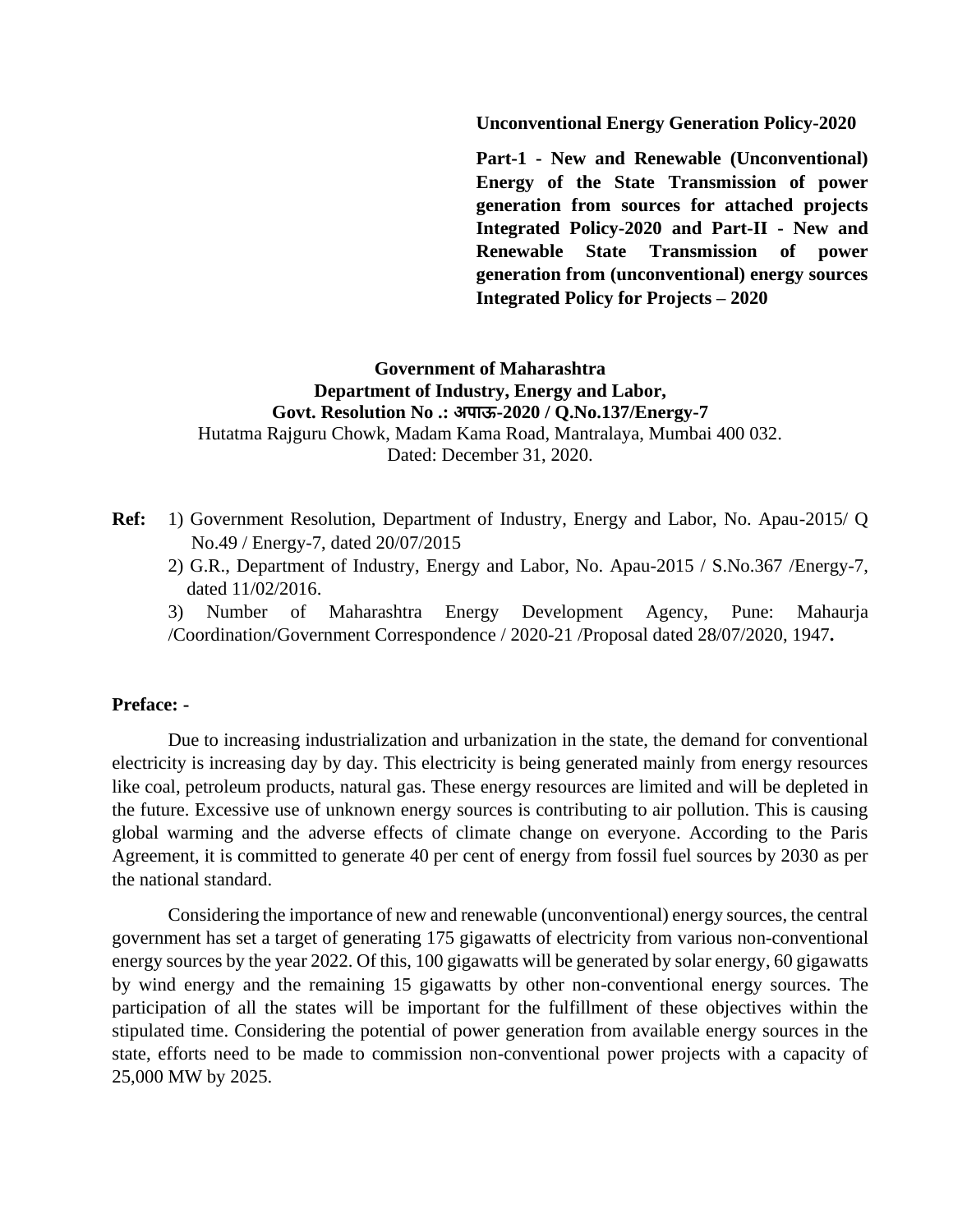The government has been formulating a policy on non-conventional energy generation since 1995 to increase the amount of electricity generated from alternative energy sources as compared to conventional power generation. Under this policy, non-conventional power projects with a capacity of 9305 MW have been commissioned by the end of March 31, 2020 and a total of 2123 MW capacity projects are in progress for commissioning. In view of this, there is a lot of scope in the field of unconventional energy generation in the state.

The Maharashtra State Electricity Regulatory Commission (MERC) has imposed renewable energy procurement restrictions (solar and non-solar) on power distribution companies in the state. This has required all power distribution companies to purchase a certain amount of non-conventional energy as compared to the total electricity consumption in their licensed area. As a result, planning is needed to achieve the goal of building a non-conventional power plant with a capacity of 25,000 MW by 2025. Therefore, it is necessary to reconsider the existing unconventional energy policy and formulate a new policy that encourages the participation of the government and the private sector. It is mainly intended to create a conducive environment for private / private investment in transmission attached, non-transmission and storage projects.

In view of the above, it was under consideration of the Government to issue a Connected Non-Conventional/non-transmission Energy Generation Policy-2020 for power generation projects new and renewable (non-conventional) energy sources.

### **Government Resolution:** -

The Government is approving the implementation of Integrated/ non-transmission Non-Conventional Energy Generation Policy-2020 for power generation projects new and renewable (nonconventional) energy sources as follows: -

# **Objective:**

- Considering the increasing demand for electricity in the state, there is a potential to increase the installed capacity by 17,360 KW in the next five years. There is a need to set up such environmentally friendly non-conventional energy generation projects.
- To help in increasing employment opportunities and investment through a policy that supports the investment made by the developer in the state while setting up such projects.
- To have a policy of the State Government to supplement the requirements of the Unconventional Energy Policy of the Central Government
- Establishment of projects subject to the provisions of various Acts of the State Government and mainly the Electricity Act 2003 and the rules under it; rules, regulations, codes etc. fixed by the Maharashtra Electricity Regulatory Commission and improvements thereto from time to time

### **Duration of implementation of policy and transition period of previous policy**

- Shall be applicable from the date of publication of the policy till  $31<sup>st</sup>$  March 2025.
- With this policy the integrated policy  $-2015$  on transmission allied electricity generation projects from New and Renewable Energy Sources of 20th July 2015 and Policy of 2016 dated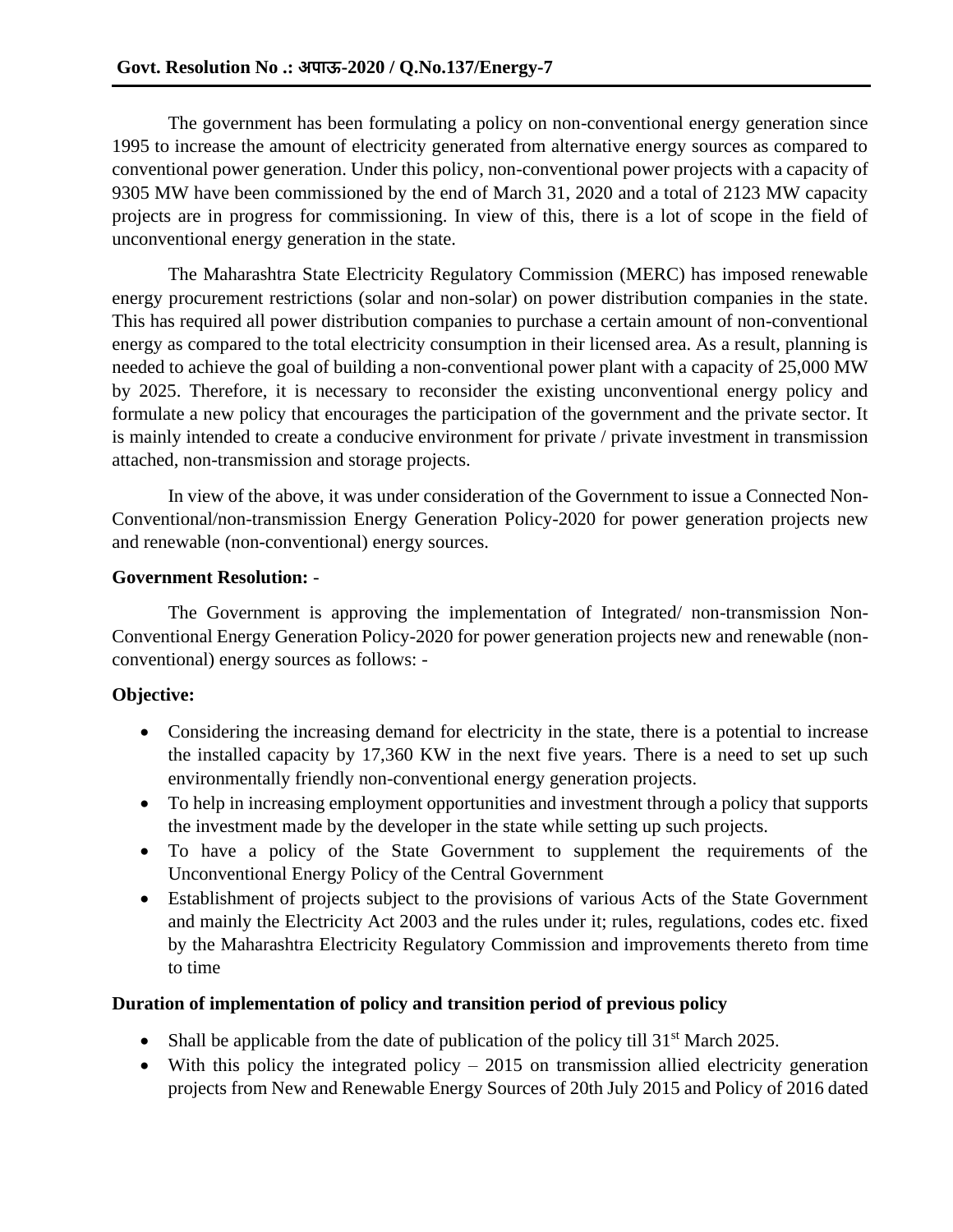11 February 2016 towards non-transmission electricity generation projects from New and Renewable Energy Sources are being superseded.

• However, non-conventional energy projects for which registration letter has been issued during the policy period of 2015 and 2016, or within the next three months after the announcement of the policy, the project owner will be allowed to register projects under the respective 2015 and 2016 policy. The benefit of the incentives mentioned in the policy relating to such projects will be admissible if the project is implemented within one year from the date of promulgation of the new policy.

### **Licensing**

Registered companies, local / civic bodies, government bodies, partnership bodies, private individuals, semi-government bodies, co-operative societies, farmers' groups are allowed to set up projects as per this norm. Pursuant to this, a committee constituted under the chairmanship of Hon'ble Minister of Energy will select the company / institution which is allowed in the project where financial participation / grant is being given by the State Government, after evaluating their financial and technical capacity, the work of the project will be awarded. The selection criteria will be decided by the Maharashtra State Electricity Board. The members of this committee will be Principal Secretary, Department of Energy as well as Chairman and Managing Director of Mahagenco, Mahatransco and MSEDCL and Director General of MEDA shall be the convener of this committee.

### **General guidelines**

Until the objectives of this policy are met, the general guidelines will remain as follows:

- 1) Non-conventional energy projects will be developed following the guidelines of the Union Ministry of Energy, Ministry of New and Renewable Energy and various agencies under it and safeguarding the interests of the State.
- 2) Maharuja is being appointed as the steering agency for the implementation of this policy. All non-conventional energy generation projects will have to be registered with the Maharashtra Energy Development Authority. All transmission related projects will be implemented by MSEDCL and non-transmission projects will be implemented by Maharashtra Energy Development Authority.
- 3) Priority will be given to the development of hybrid projects by combining wind and / or solar projects with other conventional / non-conventional energy sources and incorporating storage capacity as required. Such projects will be categorized with those objectives according to their source.
- 4) In order to demonstrate the economic feasibility of a hybrid project with storage capacity, hybrid pilot projects for power generation through MEDA with the help of State Government / Central Government or from self-financing will be set up with government approval.
- 5) It will be mandatory to set up and implement the project within the stipulated time, otherwise the facilities in this policy will not be permissible. A committee constituted by the Department of Energy under the chairmanship of the Principal Secretary (Energy) shall have the power to extend the period of such projects up to two years in case the application is filed before the expiry of the prescribed period in case the project is not completed within the prescribed time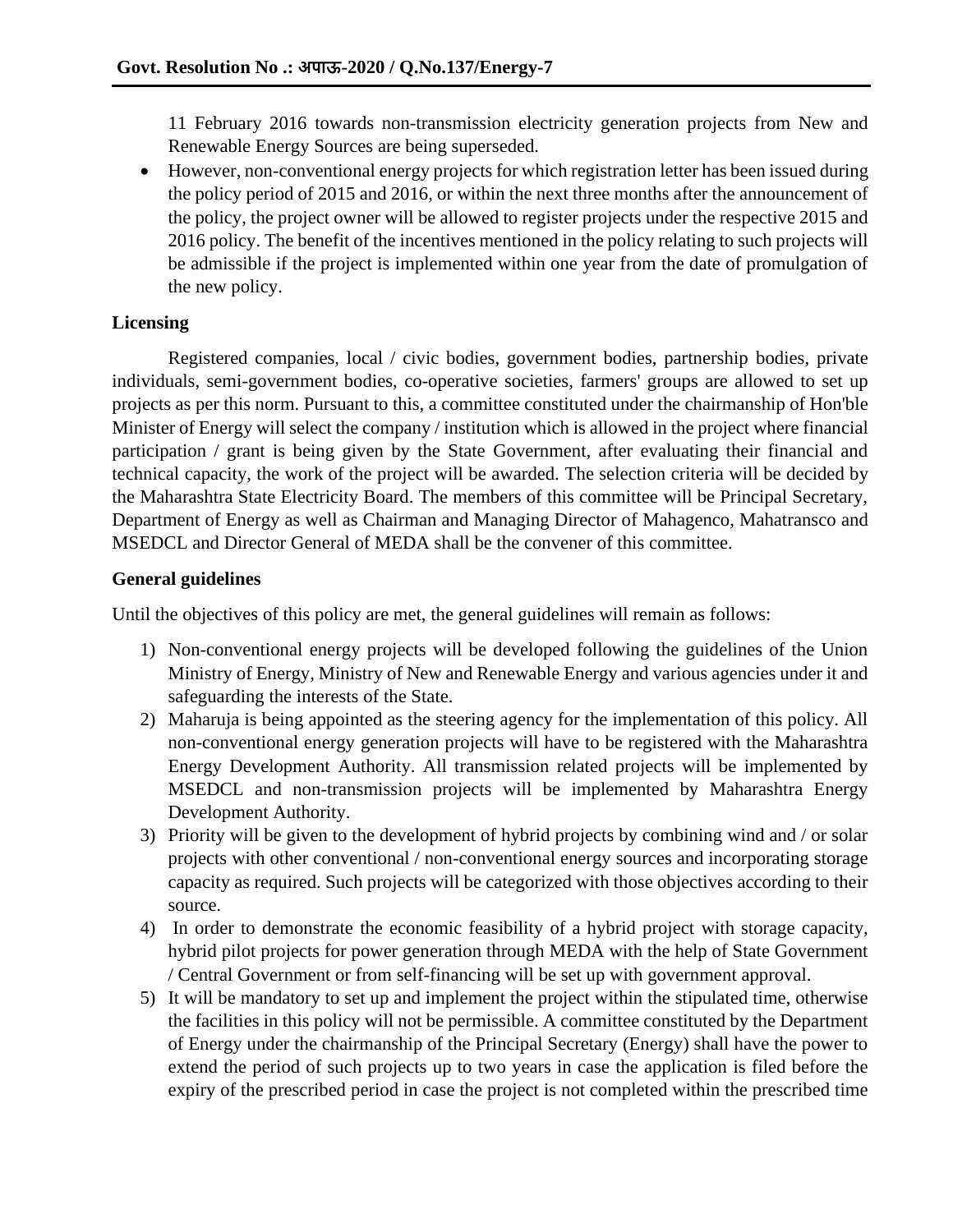due to exceptional or emergency circumstances. However, this extension will not be extended beyond March 31, 2026.

- 6) Projects and Disposal Arrangements shall be subject to the provisions of the Electricity Act, 2003, Regulations, Orders, Interpretations, Government Orders, Regulations, Rules, Acts as well as the provisions prescribed by the State Government as enacted by the Maharashtra Electricity Regulatory Commission and applicable from time to time.
- 7) If any clarification is required about the contents of this policy or in the implementation of this policy, then the explanation given by the Department of Energy will be final and binding on all concerned.
- 8) Necessary procedures for setting up, implementing and effective implementation of projects under this policy will be issued separately by the Department of Energy thereafter.
- 9) A mid-term review of this policy will be conducted by the State Government as required. Also, appropriate changes will be made by taking into consideration the difficulties in the implementation of this policy, changes in the policy or technology of the Central Government and approval at the competent level.
- 10) This policy will be implemented literally and in principle by the Government of Maharashtra; However, failure to implement any part of this policy shall not be construed as a "change of law" for the purposes of legal agreements between the parties.
- 11) Non-conventional energy projects will be required to obtain a letter of consent from the Maharashtra Pollution Control Board as per the prevailing policy.

## **The following facilities are available to facilitate the implementation of the policy and are conducive to investment are being made**:

- 1) Permits, approvals, consent etc. related to various administrative departments of the state government for non-conventional energy projects. Single window web system similar to the industry department's friendship plan for matters will be developed by Mahaurja. Registration will be issued automatically and immediately by Mahaurja after the project owner completes the required prescribed documents and uploads the documents on this web portal and assumes full responsibility for the accuracy and statutory fulfillment of the documents by selfdeclaration.
- 2) Short-term submerged land in reservoirs, seepage ponds, small irrigation ponds in Maharashtra will be used for feasibility study for setting up unconventional energy projects.
- 3) Under this policy, project owners who want to invest in projects worth Rs. 1500 Cr or more; MahaUrja shall make available Such an 'Assistance Officer' who will assist the Project Holder in obtaining approval without any hindrance. It will also coordinate with the concerned agencies regarding the problems faced by the government agencies in setting up the project.
- 4) In order to overcome the difficulties in the implementation of this policy, the progress of the projects sanctioned under this policy will be reviewed by MahaEnergy every month. Also, with a view to the completion of the project within the stipulated time, MEDA shall submit its report to the Department of Energy by the 10th of the next month.
- 5) Meetings of all registered project holders will be held at least once in three months or more times as required by MahaEnergy to resolve and assist in the implementation of the project.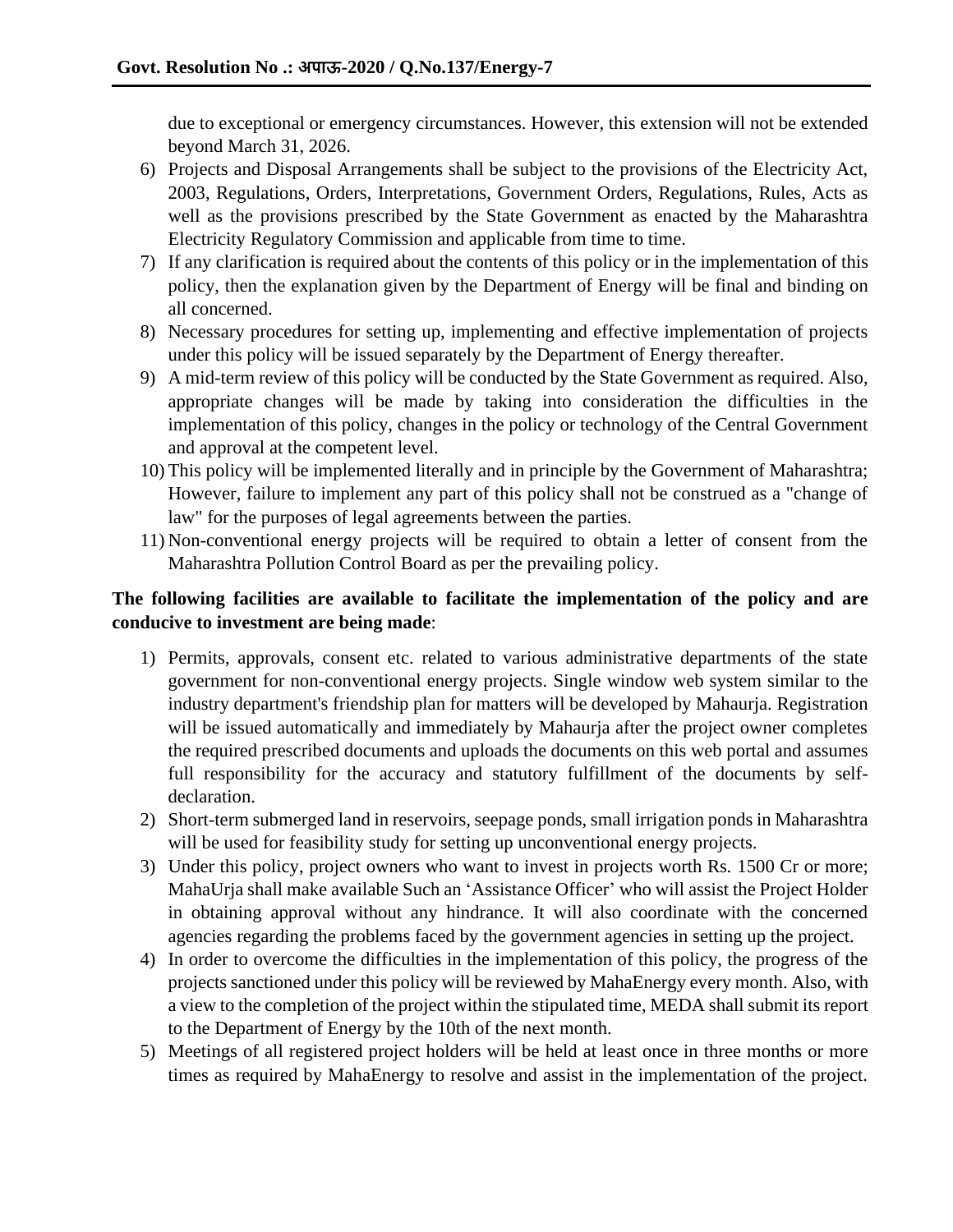The government will take feedback from the project owners where necessary and send recommendations for their suitability and policy in accordance with the policy.

- 6) A steering committee of representatives of the concerned departments will be constituted under the chairmanship of the Energy Secretary to resolve the issues of the project holders. Project owners of non-conventional energy sources with a capacity of more than 25 MW will contact the steering committee as required to resolve their issues.
- 7) Appropriate changes will be made in the existing policy and procedures to make the grid connectivity required for the project be available immediately as per the demand based on the progress of the project. Grid connectivity without prejudice will be treated as a "right" till the objectives are met. MSEDCL, Mahatransco Company and State Transmission Undertaking (511) will look into the technical feasibility of providing grid connectivity from a location close to the grid distribution network. The basic infrastructure required for this will be developed by the project developer or the concerned organization under the prevailing policies, rules and regulations.

## **Land Availability Policy: -**

The following policy will be followed regarding availability of government land for non-conventional energy projects: -

In general, there will be three types of government land: -

Type 1: - Various Institutions of State Government, Companies, Corporations, Public Undertakings, Administrative Departments, Civil and Local Self Government Institutions, Universities etc. Lands owned by (excluding and owned and/or in possessin of the Revenue Department) and leased by the Revenue Department.

Type 2: - Land owned and occupied by Revenue Department.

Types 3: - Lands owned or in possession of the private Central Government, Central Institutions / Corporations / Public Undertakings, Ordnance Factories, Defense etc.

Type 1: -

A) MSEDCL / Mahanirmiti / Mahaurja will enter into agreements with the institutions under whose jurisdiction the land concerned is concerned for setting up unconventional energy projects on the first type of land. In concluding such an agreement, the premises may be made available on lease, lease agreement or on the basis of revenue sharing on the option agreed upon by both the parties. Lands which have been provided by the Government on nontransferable and non-transferable terms of use may be made available at the competent level with prior permission. Other conditions e.g. lease period, lease rate, etc. These matters will continue to apply. Apart from the lands which are allowed to be leased out by leasing the land, space can also be made available by constructing a special purpose vehicle (524). In order to use such lands for non-conventional energy projects, permission will first be sought at the competent level through the land authority to change the purpose of the said lands. Regarding the land of local bodies, the land required for the project can be made available at Gram Panchayat level if it is up to 15 acres, Panchayat Samiti for 15-25 acres and at Zilla Parishad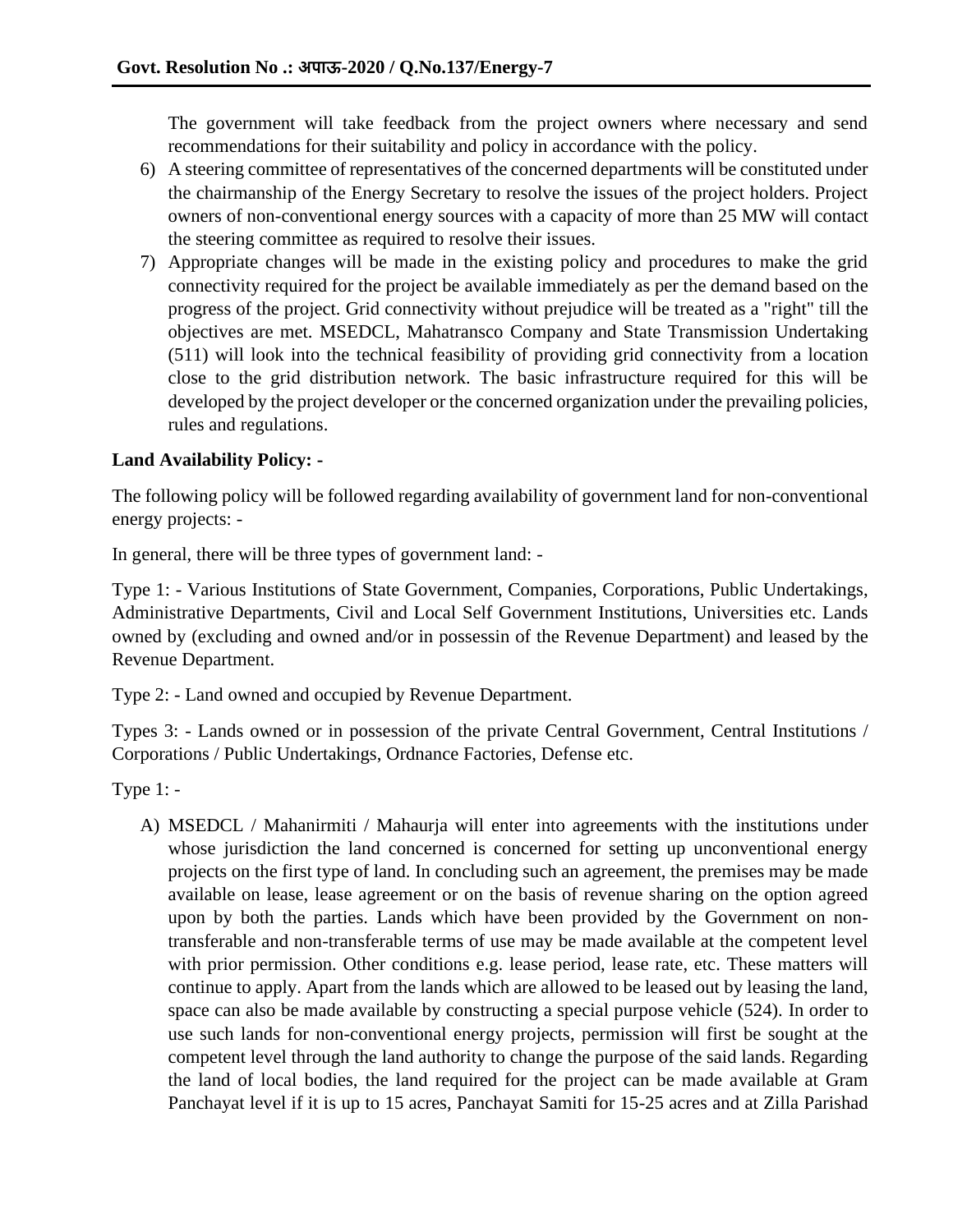level if it is more than 25 acres. For this, changes will be made in the Acts as required. However, prior government permission will be required for government lands which have been transferred / leased to local bodies for specific purposes. In the case of civic self-governing bodies, the concerned civic bodies will make a final agreement by making a decision on making such lands available on terms and conditions. However, prior government permission will be required for government lands which have been transferred / leased to local bodies for specific purposes. In the case of civic self-governing bodies, the concerned civic bodies will make a final agreement by making a decision on making such lands available on terms and conditions.

- B) As well as for the transmission of electricity generated from non-conventional energy sources. Such places will be made available at the rate of preferred quick enumerators.
- Type:  $2 -$ 
	- A) Regarding the land under the jurisdiction of the Revenue Department, MSEDCL, Mahanirmiti and Mahaurja will make a demand to the concerned District Collector for the land required for their non-conventional energy projects. Pursuant to this demand, the concerned District Collector, excluding the land reserved for solid waste management and other restricted land, for the implementation of such unconventional energy projects, on appropriate terms and conditions as per the prevailing policy of the Government, on nominal / lease agreement, nominal Rs. 1 At this rate both parties will agree on a 30 year lease and will be able to make available on unknown options. However, this space can be made available without charge. However, after the commissioning of such an unconventional power generation project, the government will have to pay a share of 5% of the profits from the project (including 5% of the cost of the land in the project price). (For this, the Collector and the Divisional Commissioners will be empowered to transfer such land to the concerned up to a certain limit.) Also the required will be recognized there at the competent level.
	- B) Also, MSEDCL, Mahanirmiti and Mahaurja will set up their non-conventional energy projects themselves or from the developer (on PPP principle). In view of this demand, the concerned District Collectors will be able to make such land available for implementation of nonconventional energy projects as a matter of priority in their jurisdiction. It will also seek recognition at the competent level where necessary. Lease or surcharge can be levied at the rate of 30% of the value of such land. (Assuming the land value is generally 30% of the developed land)
	- C) Also, for the transmission of unconventional energy generation, the concerned District Collector will be able to make available such space within the limits of his powers at the rate of priority as per the ready reckoner rate.
- Type 3:
	- A) As per the land policy of the State Government in respect of Central Government and other lands, lands for unconventional projects may be made available on appropriate terms and conditions in the option acceptable to both the parties. If the public sector undertakings of the Central Government come to MSEDCL with the developer to set up solar power projects on their land, they will be able to set up such solar power projects by mutual consent. If such a developer (97277) comes to MSEDCL regarding the solar park approved by the Ministry of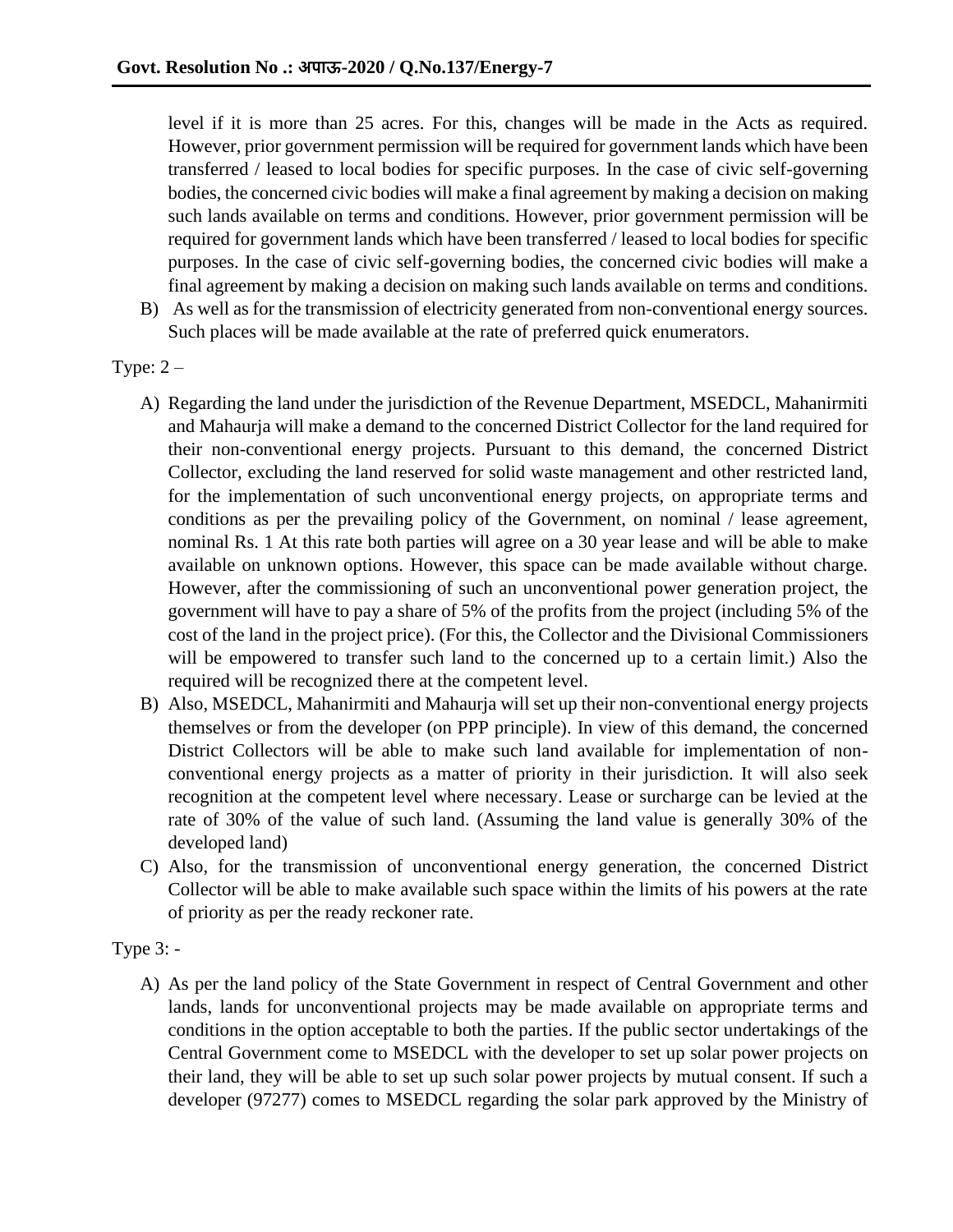New and Renewable Energy of the Central Government, they will be able to set up such solar power projects by mutual consent.

B) Apart from this, Mahanirmithi, Mahavitaran and Mahaurja will be able to acquire land from private landowners on their own at their own expense on lease basis, purchase or by mutual consent. For such projects, Mahanirmithi, Mahavitaran and Mahaurja will be able to take action through the company / independent company as per the requirements in terms of land availability.

## **Re-energization of existing Renewable Energy Projects: -**

- 1. All existing non-conventional energy projects will be encouraged to increase their generating capacity. This can be achieved by either installing new equipment in the same source in such projects or by increasing efficiency or by hybridizing it with other unconventional sources.
- 2. These policies will include capacity building until the target is met. In the case of hybrid projects, this policy will be applied to those projects according to their needs.
- 3. Existing non-conventional power projects will continue for the duration of source, capacity and the rest of the tenure if there is an energy purchase agreement with the distribution companies and it is proposed to increase the generating capacity.
- 4. The extra production of the project will be considered as an unconventional project.
- 5. Such surplus power can be sold to the distribution company through prescribed process.
- 6. In case of hybrid sources, it will be necessary to install separate meters for separate sources. If it is not possible to do separate metering of the increased capacity by increasing the capacity of the project from the existing source, the capacity will be calculated first (including the use of capacity utilization factor for solar and wind sources) and so on. This power will be deemed to be outside / in addition to the purchase agreement. This amount will continue for the remainder of the power purchase agreement.
- 7. After the termination of the existing power purchase agreement of the project, the entire project will be considered as a single project and the electricity generated from it can be sold to the distribution company through the prescribed process.
- 8. Limitations of various sources will be considered according to the existing policy at that time.

# **Part-1**

### **Transmission related projects from new and renewable energy sources**

(1) Power generation project from solar energy: -

The plans / objectives of solar power generation covered under this policy are as follows: -

| Sr.            | Name of the scheme                           | <b>Objective</b>    | <b>Source of</b> |
|----------------|----------------------------------------------|---------------------|------------------|
| No.            |                                              | (Capacity/Potential | funds            |
|                |                                              | MW)                 |                  |
|                | A) To develop power generation projects from | 10000               | Private          |
|                | solar energy                                 |                     | Developer        |
|                | B) Grid connected rooftop solar project      | 2000                | Central Govt.    |
| 2 <sup>1</sup> | A) Apart from the government's Amrut Abhiyan | 500                 | Private          |
|                | and Maharashtra Suvarna Jayanti Nagarotthan  |                     | developers,      |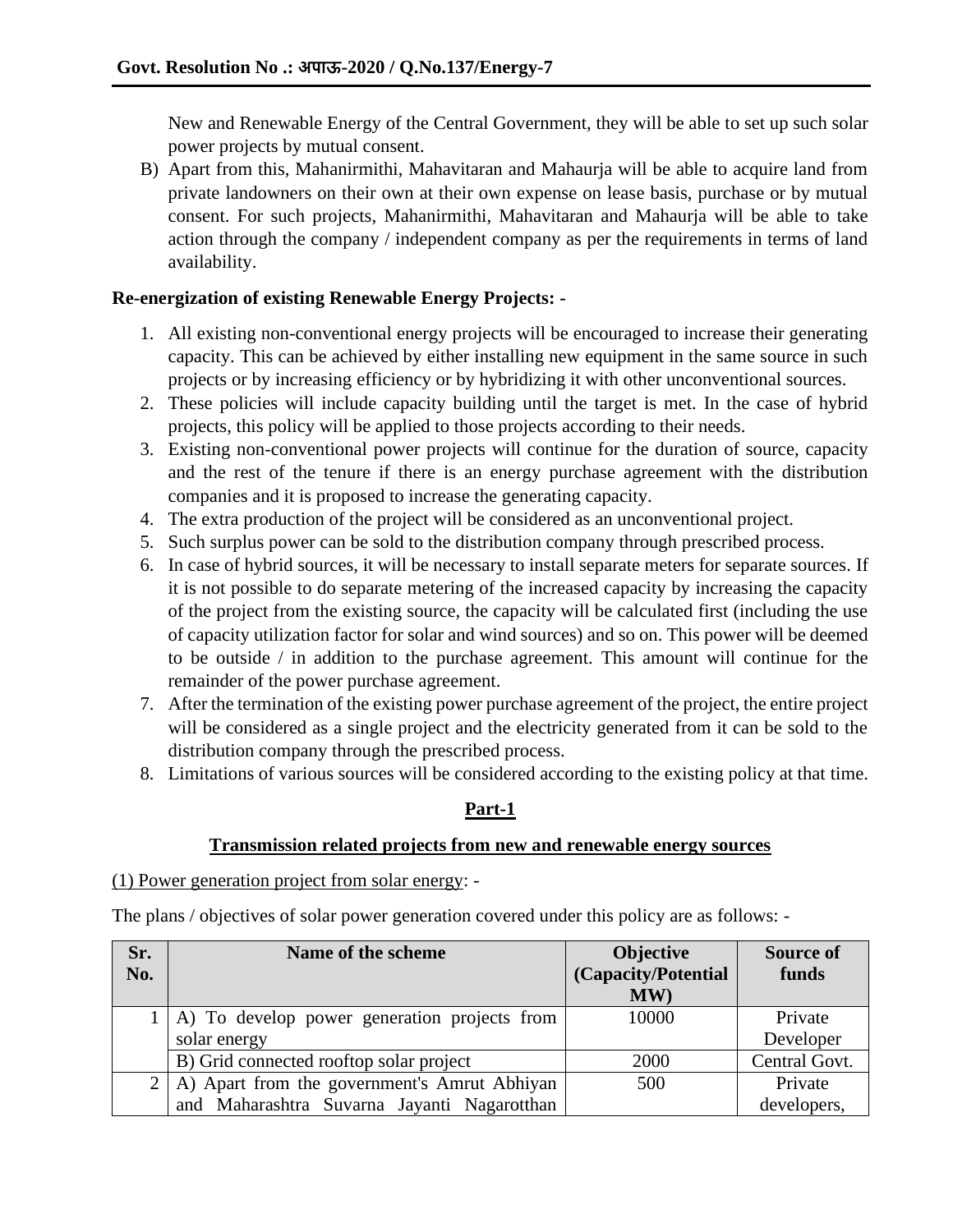| Sr. | Name of the scheme                                                                                                                                                                                                   | Objective                  | <b>Source of</b>                       |
|-----|----------------------------------------------------------------------------------------------------------------------------------------------------------------------------------------------------------------------|----------------------------|----------------------------------------|
| No. |                                                                                                                                                                                                                      | (Capacity/Potential<br>MW) | funds                                  |
|     | Mahabhiyan, other urban, water grid and rural<br>water supply schemes in the state should be<br>implemented on solar energy.<br>B) Use of transmission connected solar pumps for<br>small water and tap water supply | 30                         | central<br>government,<br>institutions |
| 3   | To develop transmission connected solar power<br>generation projects by setting up farmer co-<br>operative societies / companies / groups and<br>providing private investment                                        | 250                        | Private<br>developers,<br>institutions |
| 4   | To develop energy storage system for solar / wind<br>energy based power generation projects                                                                                                                          | 50                         | Private<br>developers,<br>institutions |
| 5   | Construction of e-vehicle charging station based on<br>solar energy                                                                                                                                                  | 50                         | Private<br>developers,<br>institutions |
| 6   | Establishment of solar /<br>wind solar-hybrid<br>transmission attached power projects on the site of<br>the mega energy itself                                                                                       | 50                         | Private<br>developers,<br>institutions |
|     | <b>Total</b>                                                                                                                                                                                                         | 12,930                     |                                        |

(1) (a) To develop power generation projects from solar energy: -

(1) (a) 1. Considering the increasing use of solar energy in the State, the availability of suitable solar radiation wise space and the obligation to purchase renewable energy, the objective is to operate a total of 10,000 MW solar power generation project under this policy. This will include a variety of solar projects and hybrid projects with other conventional or non-conventional energy sources associated with them.

(1) (a) 2. Under this policy, the minimum capacity of a power generation project from solar energy shall be 1 MW.

(1) (a) .3 Under this policy, solar power generation projects will be awarded to the power distribution / generation companies in the state through competitive bidding process to fulfill their routine energy purchase obligation or for open access / captive use in the state or outside the state or third party. Power can be developed for sale.

(1) (a) 4. Registration of Solar Power Projects to be connected with State Transmission Initiatives (STUs) and Interstate Transmission Initiatives (CTUs / ISTS) to be established in the State will be mandatory.

(1) (a) .5 Action shall be taken in accordance with the provisions of the guidelines prescribed by the Central Government regarding projects of the Central Government.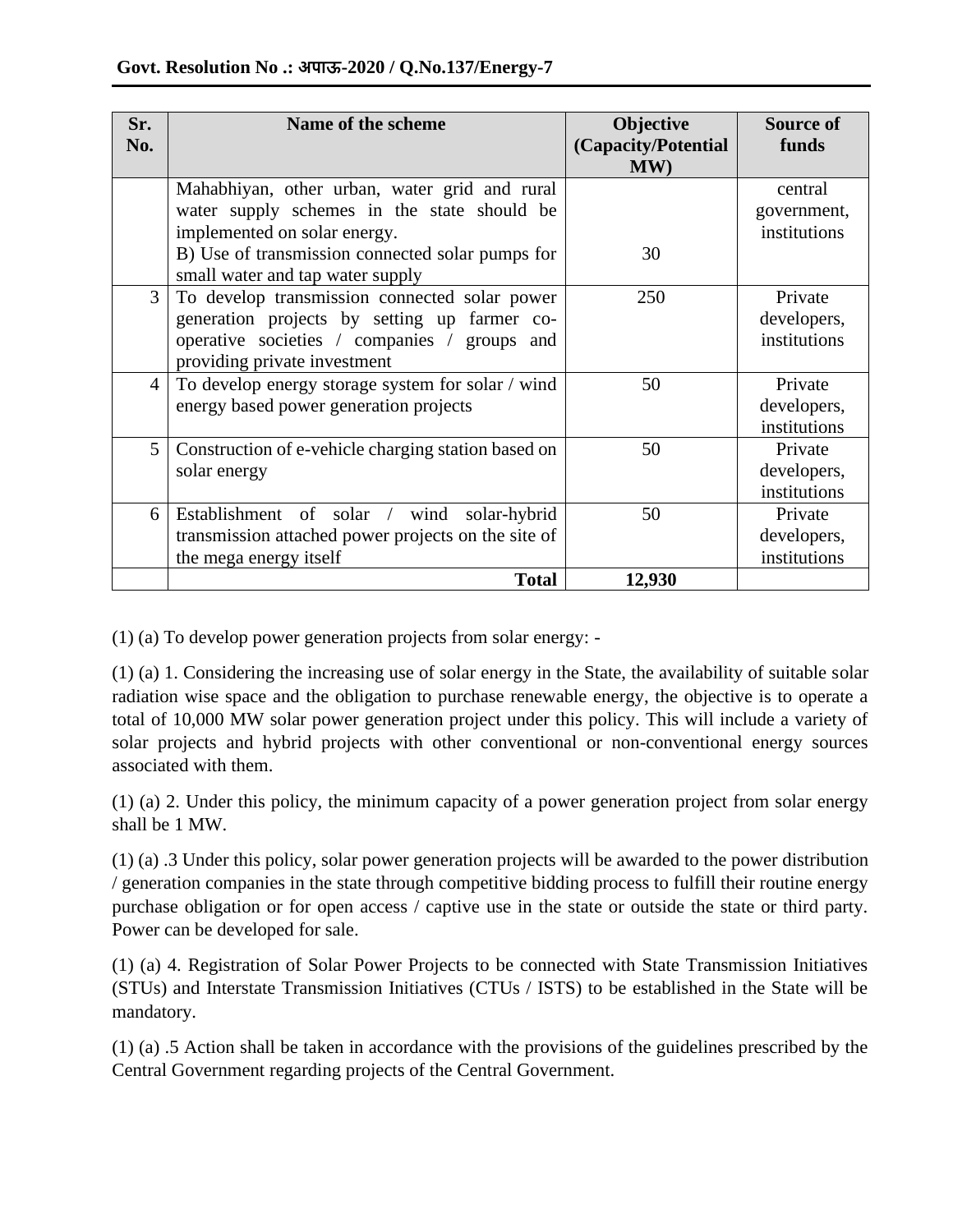(1) (a). 6 The survey of low pressure, high pressure and ultra-high-pressure substations and transmission lines required for the project will be jointly conducted by the developers and distribution companies / Mahatransco. These substations will be constructed by the developer at their own cost as per the technical parameters of the distribution companies / MSETCL and as per the budget approved by them, as well as under the supervision of the distribution companies / MSETCL. This will include substations in the disposal system and any reinforcements or changes that need to be made to the transmission and distribution channels. Transmission connection projects will be made available within the stipulated period till the objectives under this policy are met. For this, Standard Operating Procedure will be prescribed by the Department of Energy.

(1) (a) .7 The period of power purchase agreement for solar power generation projects under this policy shall be subject to the rules prescribed by the Maharashtra Electricity Regulatory Commission. In order to make the project financially viable, the period of open access should be at least 10 years and this period will be finally decided by the Maharashtra Electricity Regulatory Commission. While developing such projects (Open Access / Captive / Group Captive / Third Party) producers / consumers will be given government tax-cess / charges etc. Filling will be required. They will also be required to pay the fees and tax rates applicable to their area-wise distribution company.

(1) (a) .8 Solar power generation projects will be facilitated for registration if required and deemed as industry component.

(1) (a) .9 Under this policy, if the solar power generation project is to be set up in the area / district where minerals are found, it will be necessary to submit a no-objection certificate from the Department of Geology and Mining.

(1) (a) .10 Under this policy, solar energy projects can be developed through solar park system even without the scheme of Central Government. The minimum capacity of such project will be 5 MW. Projects with a capacity of less than 5 MW but with a capacity of at least 1 MW can be developed in the solar park. If such small projects are physically connected and their capacity is increased to 5 MW, transmission connection will also be provided by the power distribution companies / MSETCL. Such projects shall have the right to receive transmission connections up to the prescribed purpose.

(1) (a) .11 Under this policy, the Chief Minister will set up the implementation mechanism for the Solar Agriculture Corridor Scheme in accordance with the objectives set by him.

(1) (a) .12 Under this policy, co-operative as well as private sugar factories, yarn mills, MIDC And other industries can set up solar energy projects on their remaining land, parking roads as well as roofs without violating the prevailing rules, regulations and regulations.

### **(1) (b) Grid connected rooftop solar project:** -

(1) (b) 1. Under this policy, projects under the Central Government's Roof Transmission Attached Solar Scheme (GCRT) and self-financed rooftop transmission attached solar projects with a capacity of 2000 MW will be developed.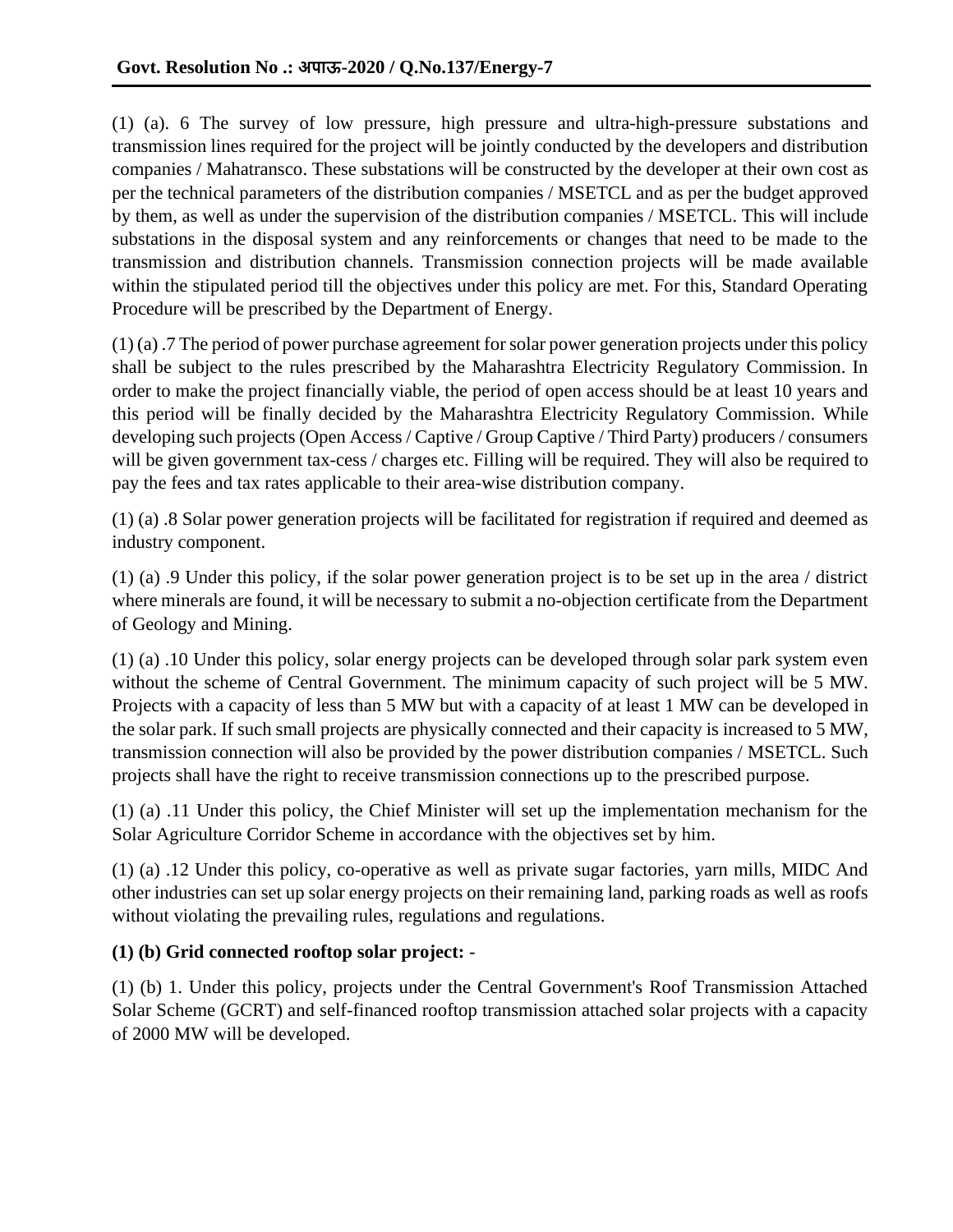(1) (b) .2 Grid connectivity without prejudice shall be deemed to be a "right". MSEDCL will look into the technical feasibility of providing grid connectivity from a location close to the grid distribution network.

### **(2) (a) Implementing urban and rural water supply schemes in the state on solar energy: -**

(2) (a).1 Under this policy, a target of 500 MW capacity is being set for the next 5 years.

(2) (a). 2 The space required for such projects shall remain with the concerned department / institution.

(2) (a).3 The Benchmark Cost per megawatt of the project will be fixed from time to time.

(2) (a) .4 Relevant Departments will be allowed to enter into agreements with Messrs. EESL, similar institutes or developers for implementation of ESCO scheme for urban and rural water supply schemes.

(2) (a).5 In order to implement this scheme, the concerned administrative department shall decide to implement the scheme.

(2) (a) 6. The procedure in this regard will be determined in detail by the Department of Energy thereafter.

#### **(2) (b) To use transmission attached solar pump for small water and tap water supply:-**

Under this policy, transmission connected solar pumps will be used for public water supply schemes for pumping and supplying drinking water to villages / wadas / pades / hamlets / gram panchayats which do not have electricity supply in rural and remote areas. For this, a scheme for small water and tap water supply will be implemented by installing 3, 5 and 7.5 horse power based pumps based on available sources like lakes / wells / coupon pipes.

(2) (b). 1. Under this, the objective is to set up 8,000 transmission connected solar pumps of 3, 5 and 7.5 HP capacity per annum in villages / pades / wadas / vastyas / gram panchayats in the State as required.

(2) (b). 2 Villages / Wadas / Pades / Vastyas / Gram Panchayats with population up to 5000 will be eligible for this as per technical qualification

(2) (b) .3 Under this transmission, installation of attached solar pump shall be done in accordance with the prescribed technical specifications and standards given by the Ministry of New and Renewable Energy from time to time.

(2) (b) .4 To implement this scheme, the concerned administrative department shall decide to implement the scheme

(2) (b) .5 The procedure and criteria for implementation in this regard shall be determined by the Department of Energy in consultation with the Department of Energy.

**(3) To develop Solar Power Generation Project attached to transmission of PACS / SHG / Farmer Producer Organization:** -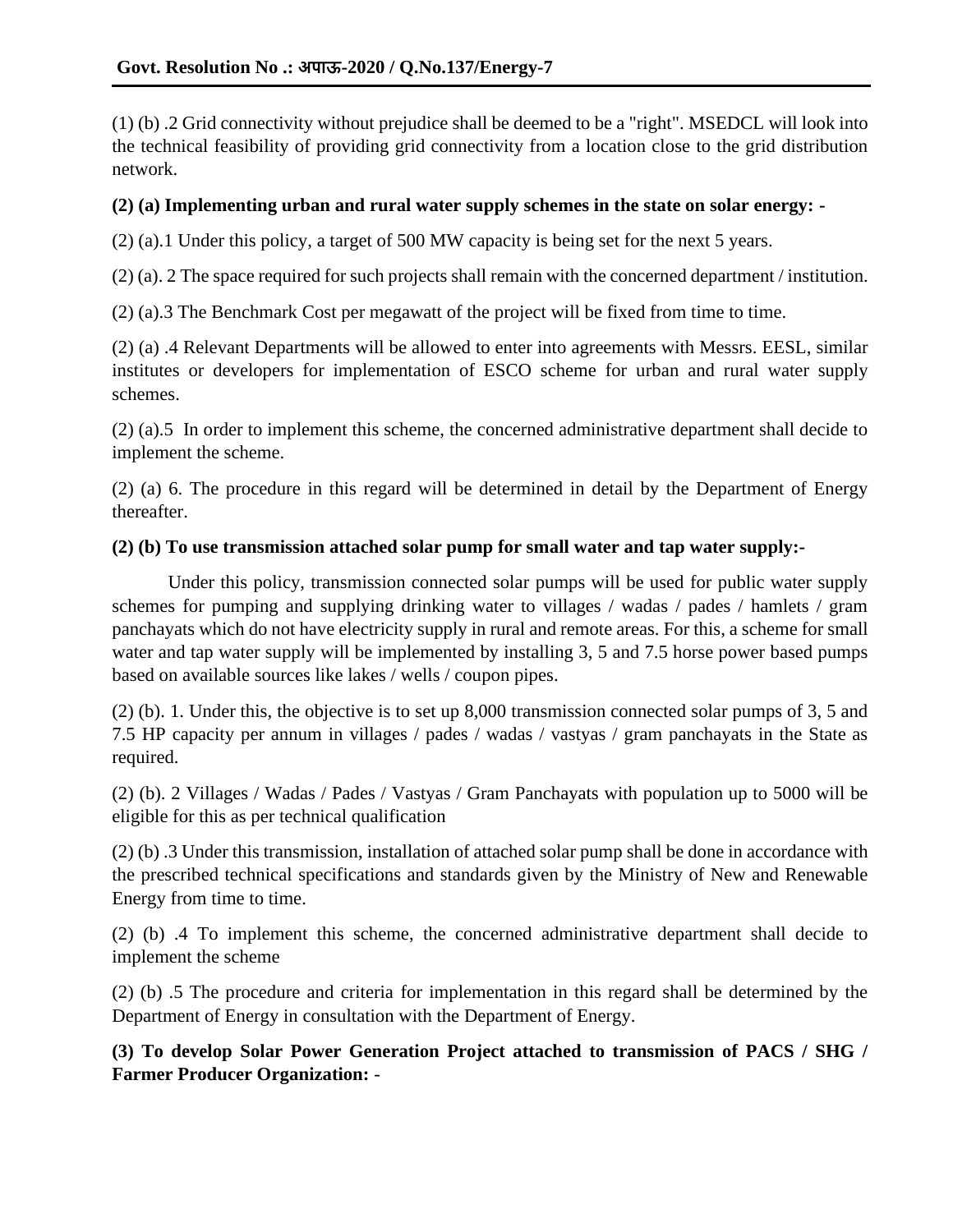(3) .1 Under this policy, the project is targeted to have a total capacity of 250 MW in the next 5 years.

(3) .2 The land required for the project will be owned by the Farmers Co-operative Society (PACS / SHG / Farmer Producer Organization).

(3) .3 The cost per MW will be fixed for the project by Mahaurja.

(3) .4 Under this, various co-operative societies / companies may themselves participate in the scheme by raising the required share capital, mortgaging the land of the project or by private investment. Such electricity will be procured by MSEDCL.

(3) .5 When the project holder installs such a project on hot land / reservoir, the structure for erection of solar module under solar energy project should be constructed at a distance of 4 m from the ground by taking responsibility for safety as required. Height or at least 1.5 m above the ground and from the dam control line. Must be tall.

(3) .6 Also for the project holder the structure for erection of solar module of such project is 4 m from the ground. In case of height and taking responsibility for safety, the space under the structure of the project will be allowed to be used for other purposes. These include preparation of Kondwada for Mokat animals, poultry and goat / sheep rearing, storage, cold storage etc. Will be included. For this, the existing scheme of the concerned department can be availed as a supplementary grant.

(3) .7 To implement this scheme, the concerned administrative department shall decide to implement the scheme.

(3) .8 The procedure for implementation in this regard shall thereafter be determined by the Department of Energy.

### **(4) To develop energy storage projects based on solar / wind energy based pilot principle:** -

(4). 1 Under this policy, a target of 50 MW capacity has been set for the next 5 years. Of this, 20 MW capacity projects will be developed by Mahaurja and the remaining 30 MW capacity projects will be developed by private developers over a period of 5 years. Before starting such a project, the feasibility of the project will be checked by MSEDCL.

(4) .2 Power and possible tariff for such project will be approved by MSEDCL.

(4) .3 Power in such project will be procured from MSEDCL through power sale agreement.

(4) .4 As per the sale agreement above, the electricity distribution companies will take the electricity from the storage system at the time of peak load demand and the electricity distribution company will pay the electricity bill to the power / private developer at the rate fixed by the Maharashtra State Electricity Regulatory Commission or their policy.

(4) .5 To implement this scheme, the concerned administrative department will decide to implement the scheme.

(4) .6. Under this, the ceiling of the project to be set up and the implementation procedure will be decided by the Department of Energy thereafter.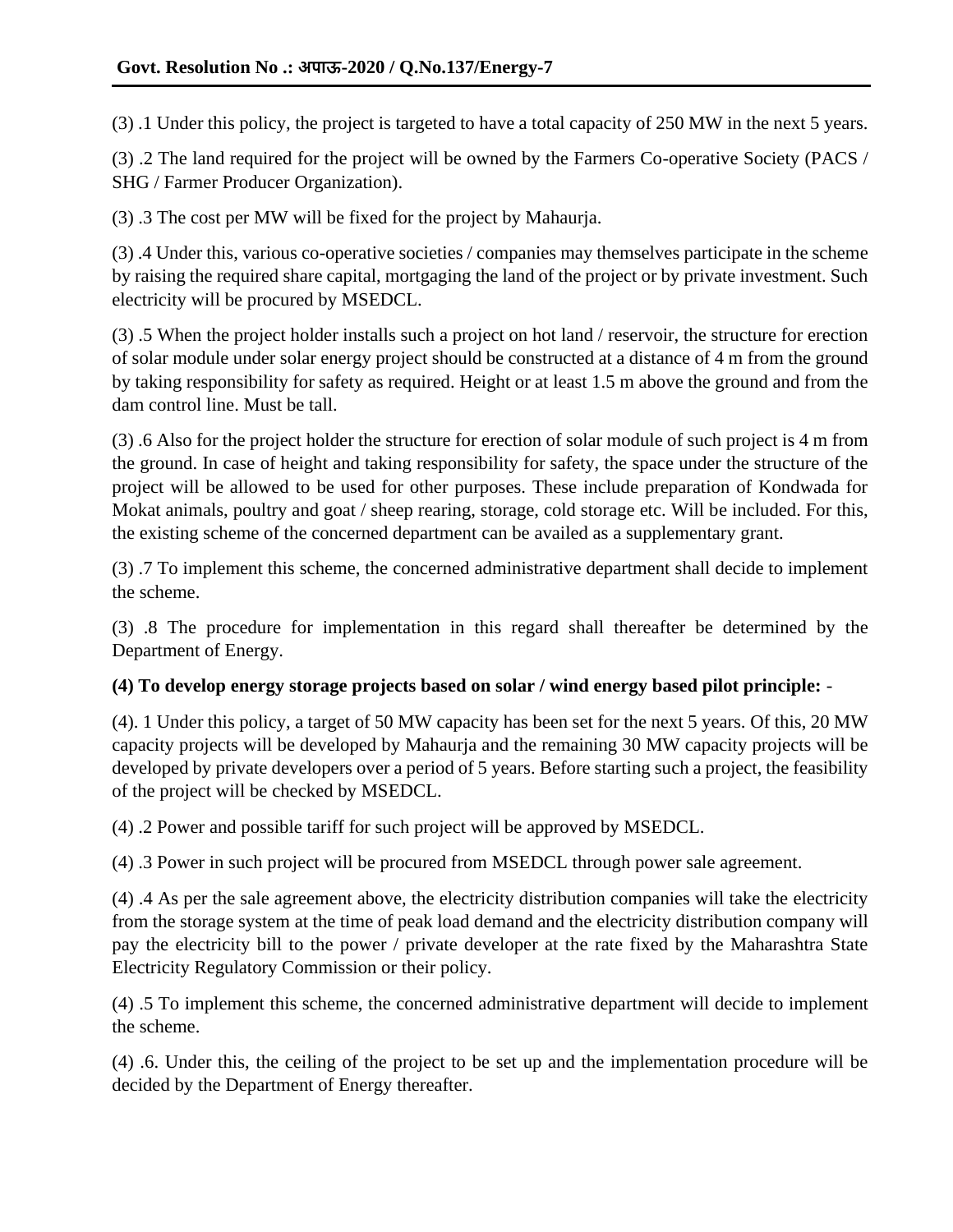#### **(5) Establishment of e-vehicle charging station based on solar energy:** -

(5) 1. Under this policy, a target of 50 MW e-vehicle charging station is being set for the next 5 years.

(5) .2 The space required for such project shall belong to the project founder / investor.

(5) .3 Installers of the scheme may participate in the scheme by raising the required share capital or through private investment.

(5) 4. In order to implement this scheme, the concerned administrative department will decide to implement the scheme.

(5) .5 The procedure in this regard will be explained in detail by the Department of Energy thereafter.

## **(6) Establishment of solar / wind solar-hybrid transmission attached power projects at the site of the mega energy:** -

(6) 1. Under this policy, the objective is to implement a total capacity of 50 MW projects in the next 5 years. The space required for the project will be mega energy. Mahaurja will determine the working procedure in this regard and submit a proposal to MSEDCL and the government and get proper approval.

(6) .2 All electricity generated from these projects will be discharged into the electrical system of MSEDCL at market discovered rate.

### **(2) Wind Power Generation Policy:** -

Under this policy, wind power projects can be set up in the state on land as well as 720 km off-shore along the west coast.

1) Under this policy, the objective is to set up a new wind power plant with a total capacity of 2500 MW.

2) Under this, project holders will be able to register the project with Mahaurja by self declaration till the objective is achieved. In doing so, they will start the project stating that all the applicable provisions of the state government have been complied with.

3) Wind power projects can be developed in the state for private use, open access and export of electricity to other states to meet the renewable energy purchase obligation.

4) Non-agricultural human status will be applicable for project lands. Current Acts / Rules / Regulations / Code etc. applicable for this purpose. Appropriate changes will be made by the Department of Revenue and Forests.

5) If there is a need for projects, registration will be facilitated if it is permissible as an "industry component".

6) It will be mandatory for wind energy projects to be established under this policy to get the consent / no objection certificate of Maharashtra Pollution Control Board.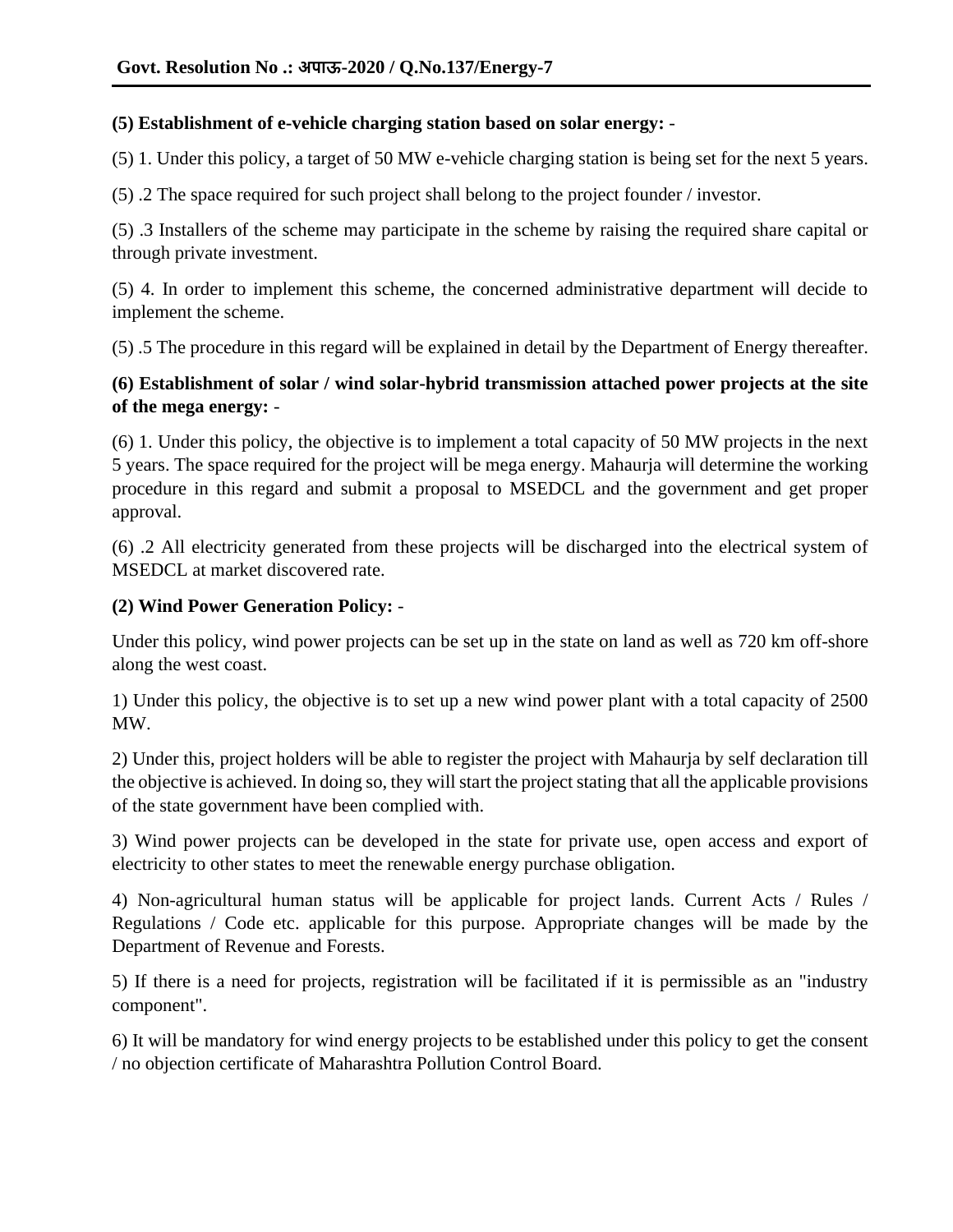7) If government waste land / forest land is available at the project site and demand is made to the concerned Collector / Forest Department, the Collector / Forest Department will determine the permissibility and other regulatory ancillary matters in terms of planning and can be given on lease / lease agreement / lease using transparent method. . This approval will be automatically revoked if the project is not started within the stipulated time. Make necessary changes in the relevant Acts / Rules / Code etc. as per preference. Detailed procedures in this regard will be decided by the Revenue and Forest Department.

8) The duration of power purchase agreement for wind energy power generation projects under this policy will be subject to the prescribed rules of Maharashtra Electricity Regulatory Commission. In order to make the project financially viable, the period of open access should be at least 10 years and this period will be finalized by the Maharashtra Electricity Regulatory Commission. While developing such projects (Open Access / Captive / Group Captive / Third Party) the producers / consumers have to pay the government tax-cess / charges etc. accordingly. Filling will be required. They will also be required to pay the fees and tax rates applicable to their area-wise distribution company. However, the Open Access period for personal use will continue for the duration of the project. Such projects will be entitled to transmission connections until the objectives under this policy are met.

9) It is necessary to submit "No Objection Certificate" of Geology and Mining Department to the project in the mineral area / district.

10) Priority will be given to hybrid projects constructed by integrating wind energy projects with other non-conventional energy source projects and incorporating storage capacity.

11) Human registration will be applicable to wind / solar / hybrid projects established through competitive tender through distribution companies / SEICs in the State as per the guidelines of Central Government. Such projects will not be able to avail the facilities under this policy.

### **(3) Co-generation projects based on sugarcane chips / agricultural residues**:

1) Excess electricity can be made available in the state from by-products available from sugar factories and agro-industries. This benefits the farmers who depend on the such industry. Therefore, it is necessary to give impetus to such projects. May According to the report of Vasantdada Sugar Institute, there is still capacity of 1374 MW in the state. In view of this, a target of 1350 MW is being set for co-generation projects based on sugarcane chips / agricultural residues.

2) Under this policy, the electricity generated from such projects can be used by the power distribution companies in the state to meet their renewable energy purchase obligation. For projects registered with Mahaurja, basic facilities will be provided by the consent Mahaurja.

3) Power will be procured by MSEDCL at the rate fixed by the Maharashtra Electricity Regulatory Commission and on the terms and conditions laid down by the Maharashtra Electricity Regulatory Commission without any tender process till the power purchase agreement in the joint venture projects is met. After fulfilling the objective, the buyer will be allowed to enter into power purchase agreement through tender process.

### **(4) Small Water Generation Project:** -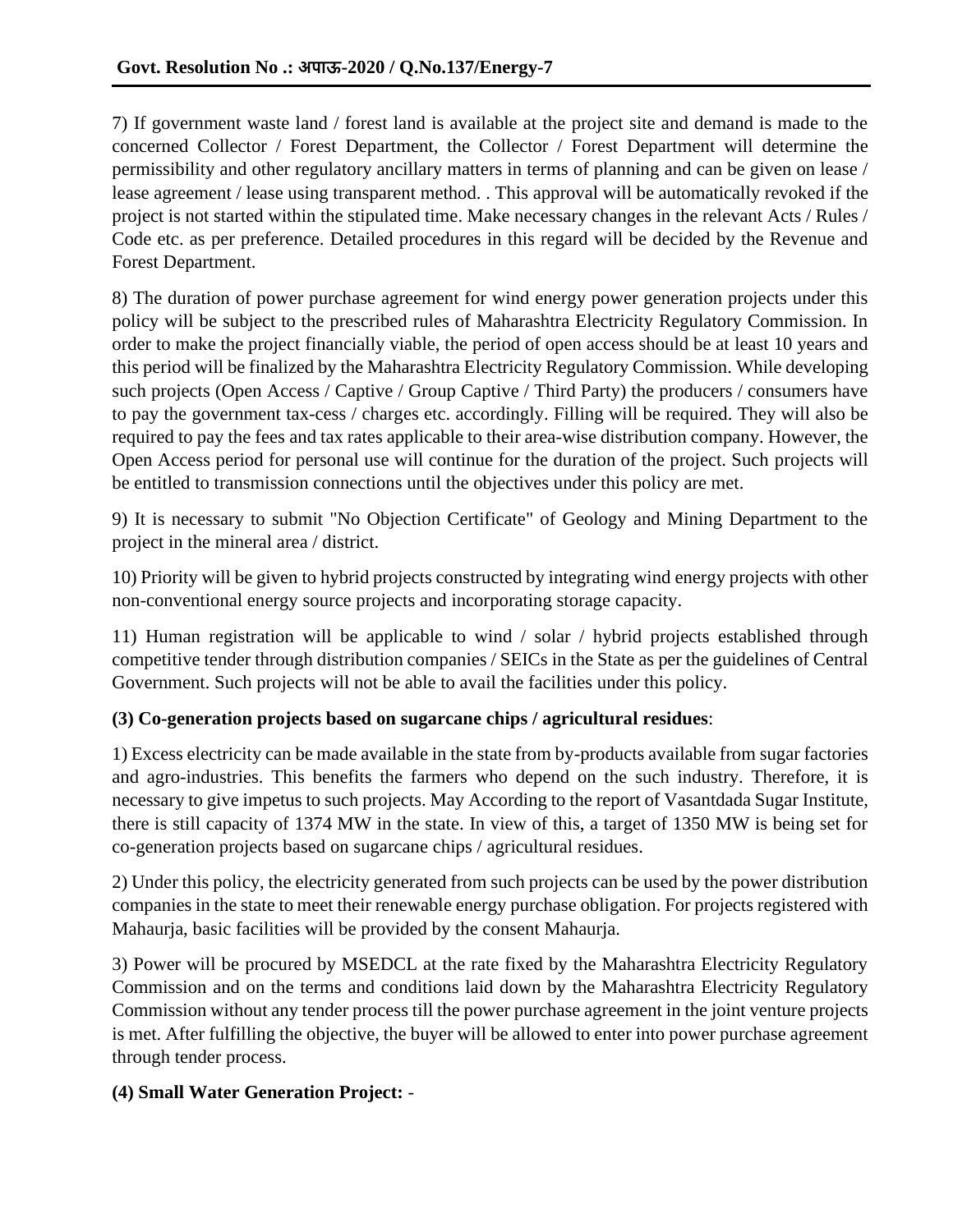1) Non-Conventional Energy Generation Policy - In 2015, a target of 400 MW was set for small scale hydropower projects, out of which only 20 MW has been achieved. In view of this, the policy is setting a target for a new project of 380 MW. Under this policy, once new projects are registered with MEP, basic facilities consent will be required.

2) The power purchase agreement in the small water generation projects will not be done through tender process till the objective is achieved. Electricity will be procured by MSEDCL at the rate fixed by the Maharashtra Electricity Regulatory Commission and on the terms and conditions laid down. After fulfilling the objective, the buyer will be allowed to enter into power purchase agreement through tender process.

#### **(5) Urban solid waste based power generation projects**:

1) Organic (degradable) and inorganic substances are being produced in the area of local bodies in the state and its proper disposal is an important and necessary matter from the point of view of environment. Therefore, there is a need to give some impetus to power generation projects from such waste. It is possible to develop a power generation project independent of unknown substances. A target of 200 MW has been set for such projects.

2) The survey of low pressure, high pressure, high pressure substations and transmission and distribution channels required for such projects will be carried out jointly with Mahapareshan or MSEDCL project holders. The work of sub-stations / distribution channels required for the survey will be carried out by the project owner at his own cost under the supervision of the company as per the technical results of the transmission / distribution company and as per the approved budget. In the subsequent period, the removal of substations, transmission and distribution channels will be included in the evacuation system. Apart from this, 11 KV lines will be connected from the project to the substation. Or more channels will be included in the evacuation system.

3) Power will be procured by MSEDCL at the rate fixed by the Maharashtra Electricity Regulatory Commission and on the terms and conditions laid down by the Maharashtra Electricity Regulatory Commission without any tender process till the power purchase agreement from urban solid waste to power generation projects is met. After fulfilling the objective, the buyer will be allowed to enter into power purchase agreement through tender process.

4) The power purchase from the urban solid waste with the power generation project will be done as per the power purchase agreement instead of the tender process of the power distribution company.

5) To implement this scheme, the concerned administrative department will decide to implement the scheme.

**In view of the above, the objective of developing power generation projects connected to nonconventional energy sources under this policy and the financial requirement required for it will be as follows:** -

| Sr.<br>No. | <b>Unconventional energy sources</b> | <b>Objective</b><br>(MW) | <b>Source of Funds</b> |
|------------|--------------------------------------|--------------------------|------------------------|
|            | Solar power generation projects      | 12930                    |                        |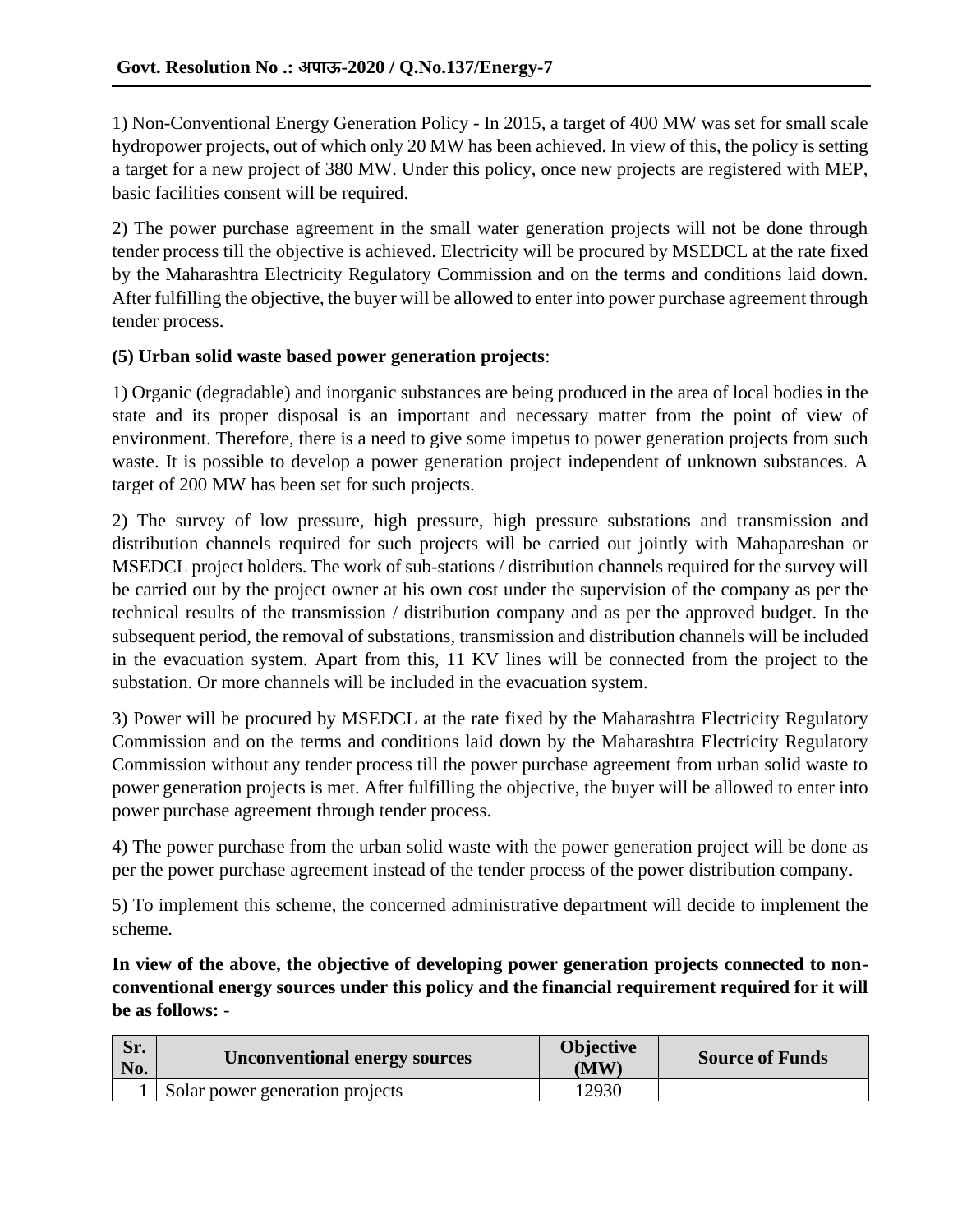| Sr.<br>No.     | <b>Unconventional energy sources</b>                | Objective<br>(MW) | <b>Source of Funds</b>     |
|----------------|-----------------------------------------------------|-------------------|----------------------------|
| $\overline{2}$ | Wind power generation project                       | 2500              | developers,<br>Of private  |
|                | 3   Co-generation projects based on sugarcane chips | 1350              | central<br>government,     |
|                | agricultural residues                               |                   | institutions,<br>concerned |
| 4              | Small hydro power generation project                | 380               | departments                |
| 5.             | Urban solid waste based power generation            | 200               | From power generation      |
|                | projects                                            |                   | project investment         |
|                | <b>Total</b>                                        | 17760             |                            |

### Part-2

State Integrated Strategy for Non-Transmission Projects for Generation of Power from New and Renewable (Unconventional) Energy Sources – 2020

Under this scheme the objective is being set to install various agricultural schemes in the state for the next 5 years and which includes solar agricultural pumps, rooftop transmission / hybrid solar power plants, solar hot water plants, solar based plants for cooking, decentralized micro transmission projects, rural electrification, solar energy based cold storage:-

| Sr.<br>No.  | <b>Plan / Plant</b>                                                  | Objectives per year<br>(Capacity/No) | <b>Annual financial provision</b><br>(crore)                                             |
|-------------|----------------------------------------------------------------------|--------------------------------------|------------------------------------------------------------------------------------------|
| 1           | Roof top and on ground non-<br>transmission / hybrid solar power set | 52000 KW                             | Private developers, central<br>government, respective<br>divisions                       |
| 2           | To install solar agricultural pumps                                  | 100,000 No.s                         |                                                                                          |
| 3           | Establishment of solar pumps for<br>small water and tap water supply | 2000 Pumps                           | Pvt developers, central govt (if<br>available),<br>institutions,<br>respective divisions |
| 4           | <b>Rural Electrification Program</b>                                 | 10,000 Houses                        | 38                                                                                       |
| $5^{\circ}$ | Decentralized Micro grid Project                                     | 20 villages                          | 40                                                                                       |
| 6           | Solar hot water plants and solar<br>powered plants for cooking       | 55,000 Sqmt                          | Pvt developers, central govt<br>(if available), institutions,<br>respective divisions    |
| 7           | Cold storage based on solar energy                                   | 800 No.s                             | Pvt developers, central govt<br>(if available), institutions                             |
|             | <b>Total</b>                                                         |                                      | 78                                                                                       |

# **General Guidelines:** -

1) Central Government and General Energy guidelines and technical specifications will be adopted for non-transmission solar power generation projects / plants to be implemented under this policy. In this regard, it will be mandatory to use the most advanced technology issued by the Central Government from time to time and to comply with the guidelines of Super Energy from time to time in this regard.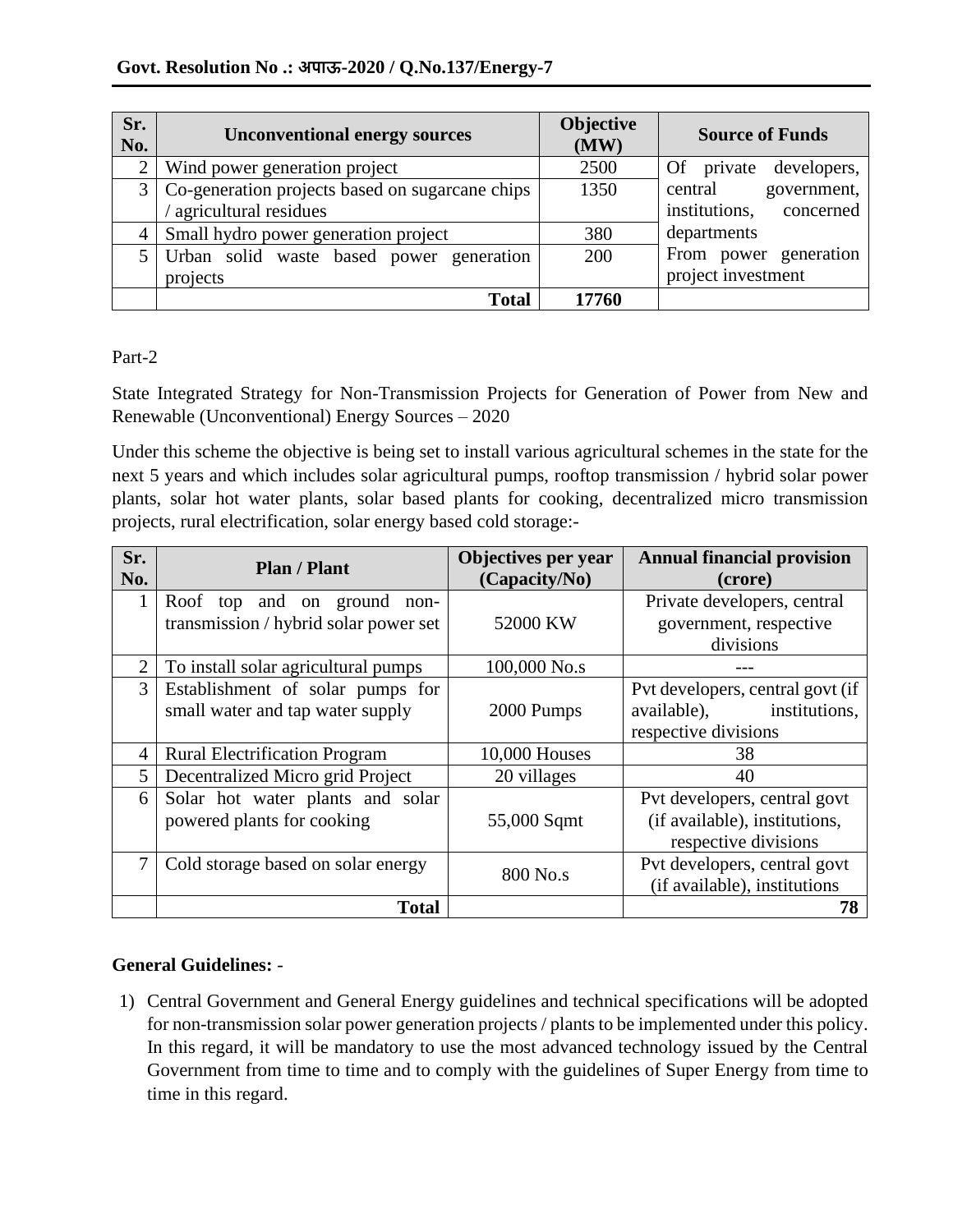- 2) Establishment and commissioning of non-transmission projects / plants under this policy will be facilitated separately by the Department of Energy with necessary procedures to facilitate the construction of the project for effective implementation of the policy.
- 3) Mahaurja will have the authority to give technical approval for all projects to be set up under this scheme (including projects of Public Works Department and Maharashtra Jeevan Pradhikaran). For this, it will be necessary to deposit one per cent of the total project cost to the super energy.
- 4) If the project is to be implemented through mega energy, the project management fee (PMC) will be 2% to 5% depending on the nature of the project.
- 5) The benchmark cost for various plants to be set up under this policy will be announced annually by Mahaurja.
- 6) In addition to the plants mentioned in this policy, if new and renewable power plants are to be set up from the funds of other schemes, it will be mandatory to obtain its technical approval and technical measurements through Mahaurja.
- 7) Under this policy, it will be mandatory for the product system integrators to register with Maha Energy.
- 8) It will be mandatory to register non-transmission solar power sets / projects to be set up under this policy. The criteria for this will be decided by Mahaurja.

### **(1) Installation of rooftop and ground based non-transmission / hybrid solar power set: -**

- 1. Under this policy, offices of Government, Semi-Government, Local Self Government Institutions, Subsidized Educational Institutions, Social Welfare Department / Tribal Department, Ashram Schools and Hostels, Goshalas and Panjarpols, Primary Health Centers under Health Department, Rural Hospitals, Agricultural Produce Market Committees under Marketing Department, Cottage and micro industries as well as non-transmission / hybrid solar power sets will be set up.
- 2. Of these, the roof of the building (rooftop) and the ground based plants to be installed up to 1 to 100 kW capacity. Non-transmission / hybrid solar power sets up to capacity will be eligible for subsidy.
- 3. Establishment of rooftop and ground based non-transmission / hybrid solar power plants should be in accordance with the prescribed technical specifications and standards given by the Ministry of New and Renewable Energy and Maharashtra Energy Development Agency (Mahaurja) from time to time. Establishment of this rooftop and ground based non-nutrition / hybrid solar power set as well as maintenance and repair for five years will be the responsibility of the operating system. An on-line portal will be created through Mahaurja to implement this scheme. Prior to the implementation of the scheme, where energy efficient equipments have been installed or proposed by the Public Works Department, the scheme will be implemented by Maha Energy in coordination with the concerned departments.
- 4. For installation of rooftop or or the ground based non-transmission/ integrated solar energy units, hybrid invertor and lithium phosphate (LiFEPO<sub>4</sub>) type battery on the terraces of State Government, Semi-Government, Local Self Government Institutions, Social Welfare Department / Tribal Department, Ashram Schools and Hostels, Primary Health Centers under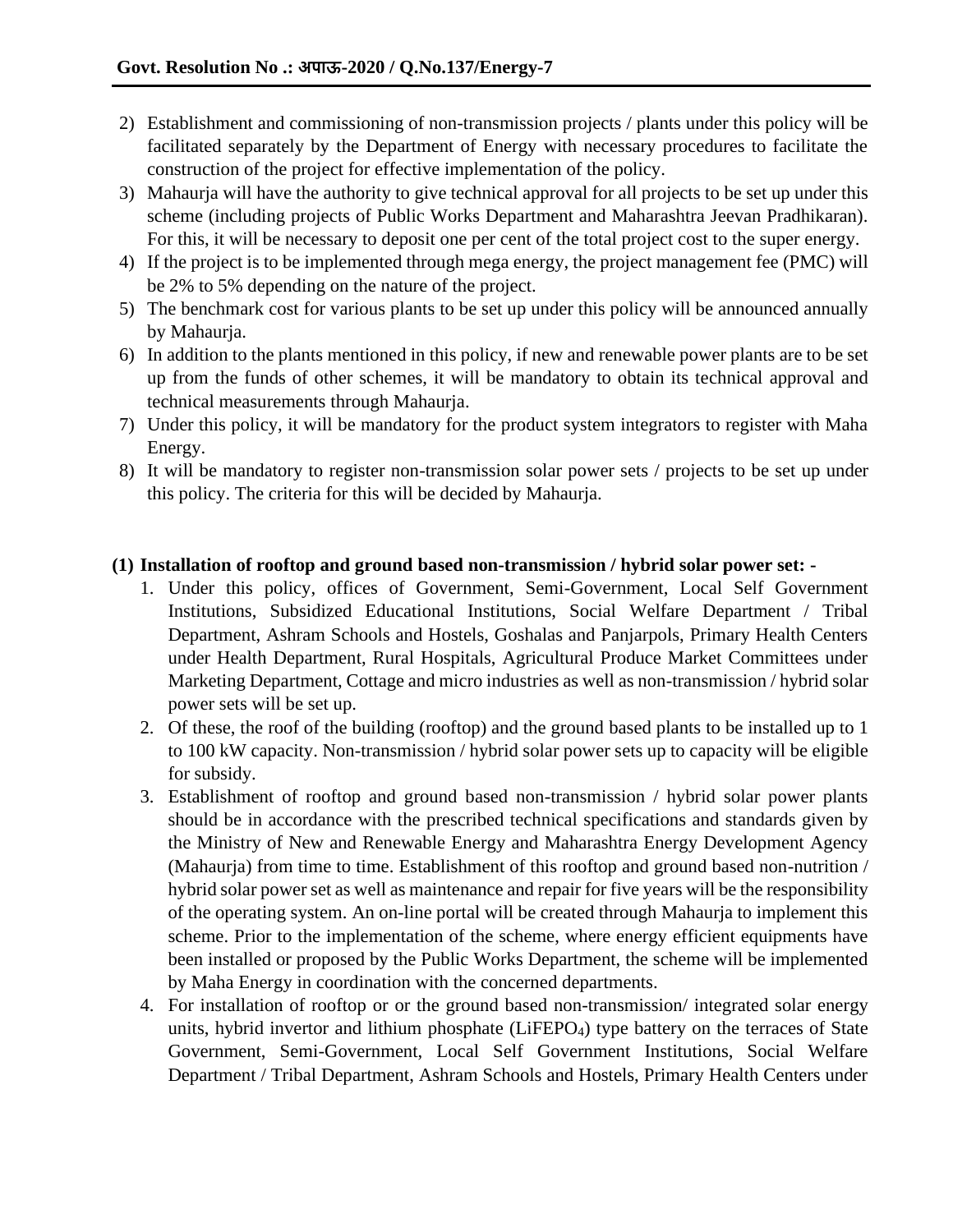Health Department, Rural Hospitals etc. the above spare parts shall be used. The maximum capacity of a solar power set should be 100 kW.

- 5. A target of 12000 KW per year is being set for this.
- 6. In order to implement this scheme, the concerned administrative departments will decide to implement the scheme by making necessary provision in their budget.
- 7. Rooftops and ground based non-transmission / hybrid solar power sets of buildings registered with Co-operative Societies, Co-operative Housing Societies, Registrar Co-operatives, Registered Buildings in Apartment Ownership, Buildings in Registered Townships, Charitable Institutions / Dispensaries, Granted Educational Institutions, Goshalas and Panjarpols; the maximum capacity of a solar power set to be installed should be 50 KW.
- 8. A target of 40,000 KW per year is being set for this.
- 9. The criteria and modalities for implementation of projects in this component will be decided by the MEDA in consultation with the Department of Energy.

#### (2) **Installation of Solar Agricultural Pumps:** -

Under the Central Government's Kusum Yojana or Mukhyamantri Solar Krishi Pump Yojana, a maximum of 100,000 non-transmission solar agricultural pumps will be installed for the farmers considering the requirement and demand of  $3/5$  / 7.50 HP capacity for that year. Out of this, distribution of 77500 solar agricultural pumps is planned for the beneficiaries of general group in which the beneficiary share will be 10%. Out of the 10 per cent beneficiary share for SC and ST beneficiaries, 5 per cent beneficiary share will be taken from SC and ST beneficiaries. Accordingly, 13500 solar agricultural pumps will be provided for the beneficiaries of Scheduled Castes and 9000 solar agricultural pumps for the beneficiaries of Scheduled Tribes. Under the Kusum Maha Abhiyan of the Central Government, 30 per cent subsidy will be received from the Central Government. Will be established. It will cost Rs 1,950 crore, of which Rs. 585 crore can be made available in the form of grants from the Center. Beneficiary share Rs. 173 crore and the share of the state government is around Rs. 436 crore and the remaining amount is about Rs. An additional Rs 756 crore is expected to come from electricity sales tax and green energy fund. Accordingly, a plan in this regard will be prepared and approved separately by the Cabinet. Accordingly, solar agricultural pumps will be set up every year for the same. The scheme will be implemented as per the procedure prescribed by the Ministry of New and Renewable Energy (MNRE). Grants will be made available separately. The Chief Minister's Solar Agricultural Pump Scheme of the State Government can be attached to the Kusum Yojana.

#### (3) **Use of non-transmission solar pump for small water and tap water supply:** -

The central government has emphasized on water supply through pipelines in rural areas. The use of solar pumps for public water supply schemes is useful for pumping and supplying drinking water to villages / pades / wadas / vastyas / gram panchayats where there is no power supply in rural and remote areas. For this, a scheme for small scale water and tap water supply will be implemented by installing 3, 5 and 7.5 HP based pumps based on available sources like lakes / wells / coupon pipes.

1) Under this, it is being decided to install 2,000 non-transmission solar pumps of 3, 5 and 7.5 HP capacity per annum in villages / pades / wadas / vastyas / gram panchayats in the state as per requirement.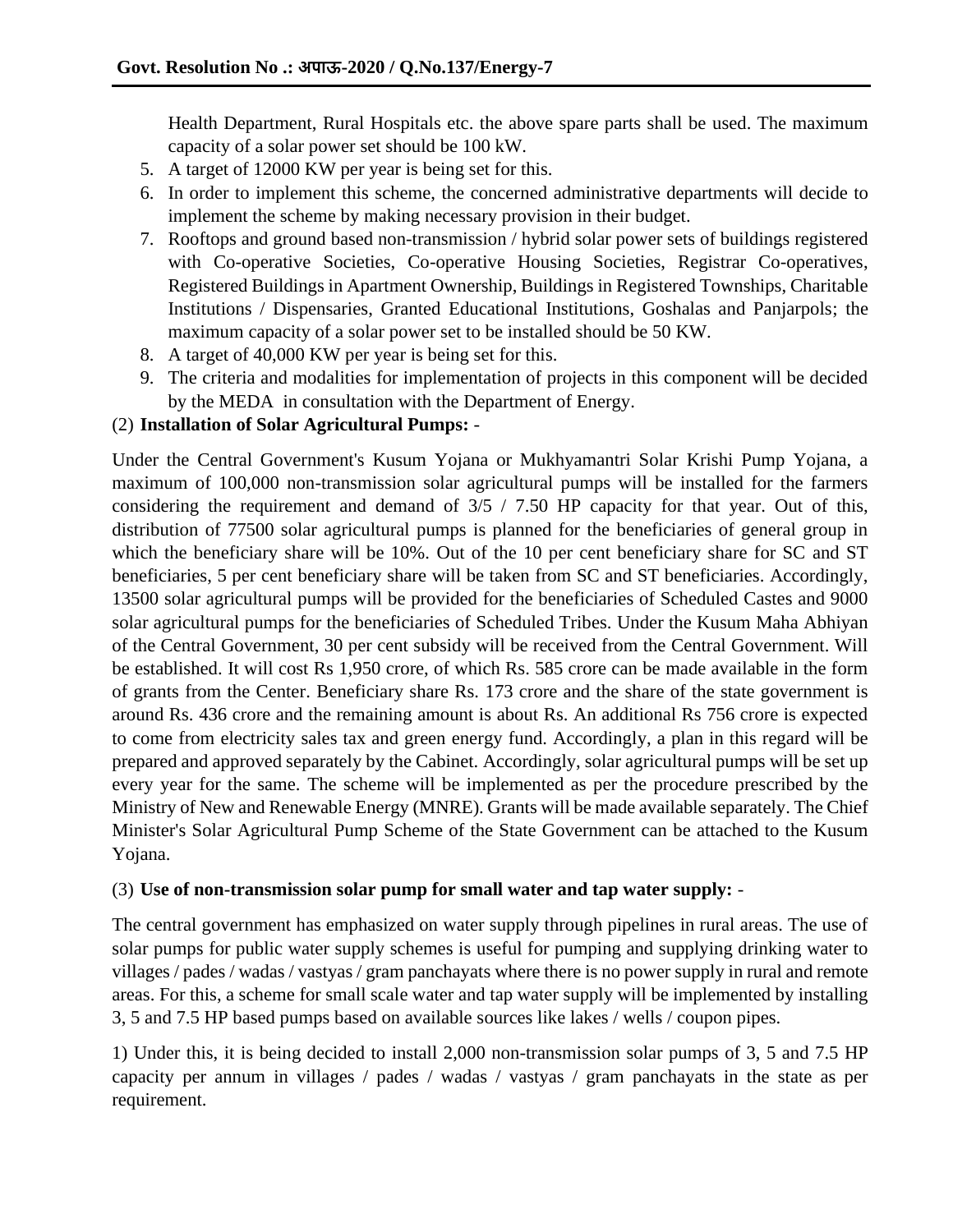2) Villages / Pades / Wadyas / Vastyas / Gram Panchayats with population up to 5000 will be eligible as per technical qualification

3) Under this, due to geographical conditions, places where power supply is not profitable for public water supply scheme will be eligible.

4) Under this, villages which have not yet got power supply, villages which are completely dependent on hand pumps for drinking water and villages which are getting interrupted power supply will be eligible and will be given priority.

5) Under this, it will be necessary to install non-transmission solar pumps in accordance with the prescribed technical specifications and prescribed standards given by the Ministry of New and Renewable Energy from time to time. The procedures and criteria for implementation in this regard will be decided by the Department of Energy in consultation with the Department of Energy.

6) In order to implement this scheme, the concerned administrative department will decide to implement the scheme.

## **(4) Rural Electrification Program:** -

The Central and State Governments have given importance to electrify the houses in remote villages / wadis / pada where electricity will not reach through conventional energy sources through unconventional energy sources. Accordingly, under this scheme, in the next 5 years, MSEDCL will be able to provide home-made lamps and fans with solar energy as per the technical measurements under Saubhagya Yojana in villages / wadas / pades which will not be electrified in the traditional way.

**Beneficiaries**: - Houses in remote villages / wadas / pades in the state where electricity will not reach through traditional energy psalms will be eligible.

**Scheme**: - Solar based home based lamps and fans will be provided on 100 per cent financial assistance to the remote villages / wadis in the state where electricity will not be reached through traditional energy hymns. The plant to be set up under this scheme will be contracted with the installer with a five year warranty / maintenance and repair period.

**Objective**: - The objective is to have 100,000 solar powered solar home lamps per year. For this, Rs. 38 crore will be provided. The procedures and criteria for implementation in this regard will be decided by the Department of Energy in consultation with the Department of Energy.

### **(5) Decentralized Micro Grid Project:** -

Decentralized Micro Grid Project through solar or other non-conventional energy will be implemented on 100% financial assistance in the remote villages of the state which cannot be electrified by traditional methods. An on-line portal will be used to measure and quantify the electricity / energy generated from the decentralized micro-transmission project. It is expected to cost about Rs. 2.00 crore to set up a project in a village. Under this scheme will be implemented in 20 villages every year. For this, Rs. 40 crore will be provided. The procedure and criteria for implementation will be decided by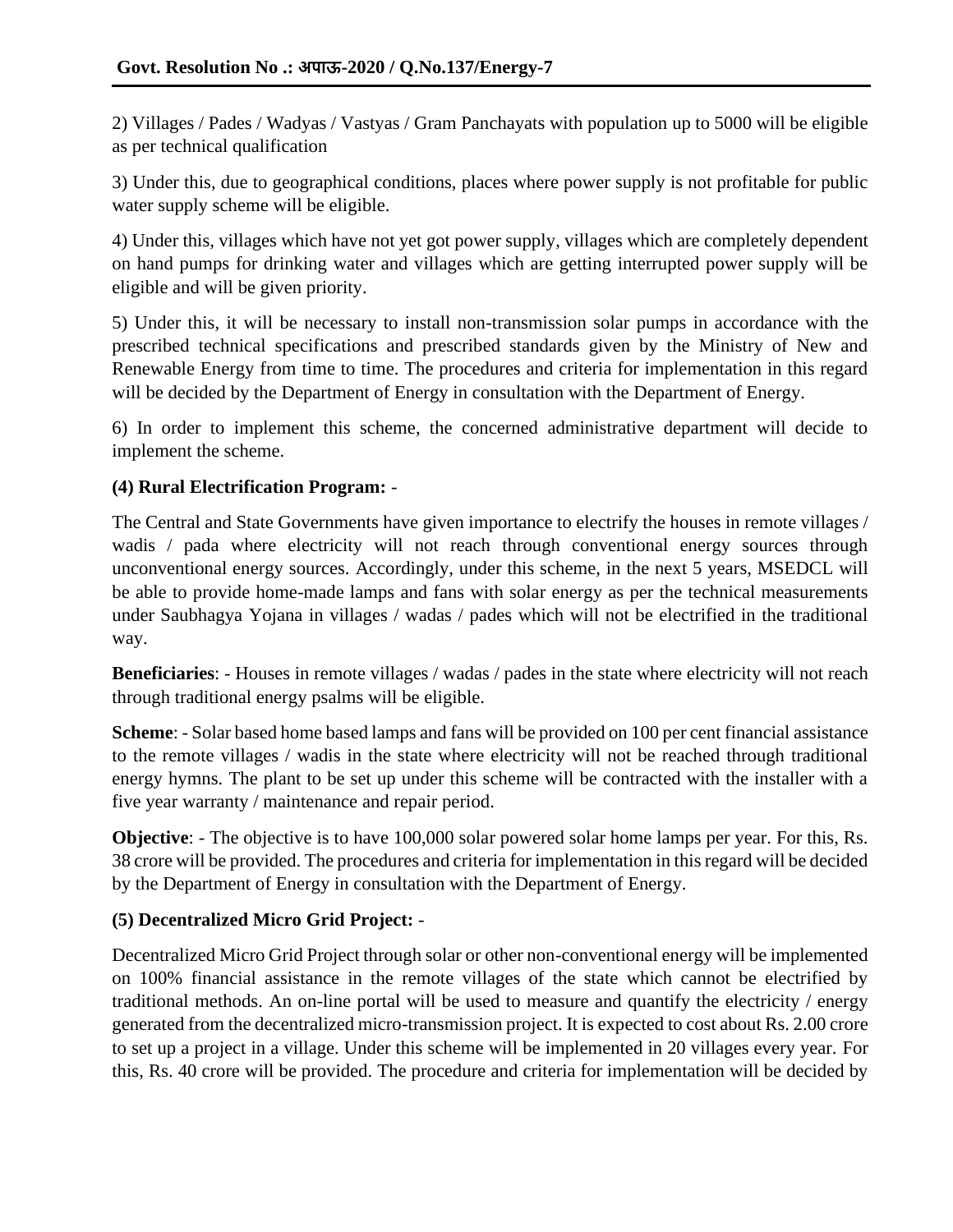the Department of Energy in consultation with the Department of Energy. Funds will be made available for this purpose every year.

#### **(6) Establishment of solar hot water plants and solar based plants for cooking:** -

1) Solar based plants for solar hot water / cooking with a capacity of at least 250 liters per day and above will be set up at rest houses, hostels, hospitals, dispensaries, prisons and training centers of government, semi-government and local bodies in the state.

2) Solar based plants for solar hot water / cooking will be set up in accordance with the prescribed technical specifications and standards given by the Ministry of New and Renewable Energy and Maharashtra Energy Development Agency (Mahaurja) from time to time.

3) It will be the responsibility of the concerned manufacturer / system integrator to set up solar based plants for solar hot water / cooking as well as to guarantee and maintain and repair for 5 years.

4) To implement this scheme, e-portal will be created on the website of Mahaurja. Registration on this portal will be done on a first come first served basis.

5) 50,000 sq.m. per annum for setting up solar hot water plant. So many goals will be set. 51,000 sq.m. per annum for setting up solar based plants for cooking. So many goals will be set.

6) In order to implement this scheme, the concerned administrative department will decide to implement the scheme.

7) The procedure and criteria for implementation in this regard will be decided by the Department of Energy in consultation with the Department of Energy.

### **(7) Cold storage based on solar energy:** -

State Co-operative Societies, Shahotkari Group, Farmers Producers Company, Self Help Group, Individual Farmers etc. They can save on conventional electricity if they use solar energy to keep their show products fresh for longer periods of time, as well as for cold storage for longer periods of time.

**Beneficiaries**: - State Co-operative Societies, Farmers Groups, Farmers Producers Company, Self Help Groups, Individual Farmers, etc.

**Scheme**: - Under this scheme, co-operative societies, farmers 'groups, farmers' production companies, self-help groups, individual shotkari, etc. A scheme will be implemented to set up a solar powered plant for long term storage of their products (006 901896). It is planned to take up 800 projects per year under this scheme. The concerned administrative departments will decide to implement the scheme.

The Central Government provides financial assistance of 30% of the project cost for setting up solar based cold storage plants. For this, help and cooperation will be given to the concerned departments through Mahaurja.

The procedures and criteria for implementation in this regard will be decided by the Department of Energy in consultation with the Department of Energy.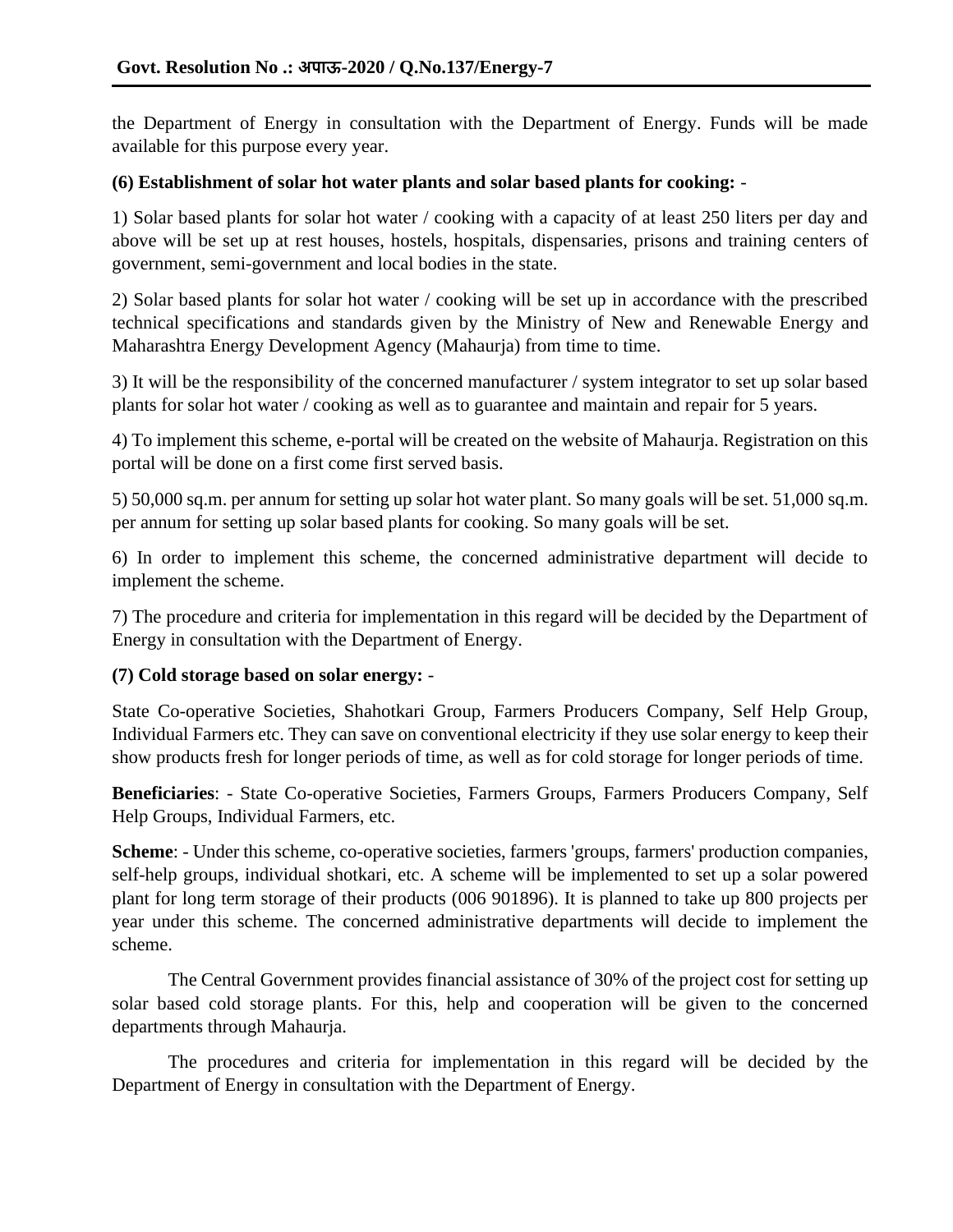### **All government / semi-government, government sponsored, government adopted etc. in the state. Regarding making it mandatory to provide information to MahaUrjar for all nonconventional energy programs implemented by departments, offices, institutions:** -

Various government / semi-government, government sponsored, government adopted etc. in the state. From various sources of funds for setting up various schemes, projects, plants based on unconventional energy through departments, offices, institutions e.g. District Planning Committee, funds for local schemes etc. Funds are becoming available. While implementing these schemes, projects, plants, the Central Government, State Government, Bureau of Indian Standards etc. Parameters, technical parameters etc. Action needs to be taken accordingly. It is also necessary to implement the project plan, the project, the insurance policy for the next five years after the plants are set up and to repair and maintain them. These are included in all the schemes implemented through Mahaurja.

With this in mind, all schemes, projects, plants etc. based on unconventional energy implemented by all government / semi-government agencies in the state. It is being made mandatory to give information about its implementation to Mahaurja. For this, Mahaurja will provide a web portal.

#### **Provision of funds for schemes under the policy:** -

Provision of funds for schemes to be implemented under this policy Central Government Grants / Green Energy Funds / Urban and Local Self Government / State Governments (NRSE) / Special Component Schemes / Tribal Sub Plan / Funds from other Administrative Departments District Development Fund / Central and International Financial Assistance Institutions etc.

#### **Regarding the provision of simple cost of mega energy:** -

Under this policy, the Maharashtra Energy Development Agency is allowed to spend 2% of the total provision for the tender process, on-line portal, technical inspection, manpower, vehicles, etc. Will remain. For this, while providing funds for the cost of the government aided scheme, 2% of the cost will be included in the project cost and it will be made available by the government to Maha Urja. In addition, if any local body wants to implement innovative unconventional schemes from their own funds, it will be mandatory to get technical approval from Mahaurja for such schemes.

In case of any interim change in the objectives and financial provision mentioned for the implementation of the above scheme, the approval of the State Government will be mandatory.

This Government Resolution with the consent of the Planning Department and their informal reference number. 160/1461, dt. December 01, 2020 and with the consent of the Finance Department and their unofficial reference number Mambapra-2020 / Q.14, dt. Issued as per the agreement given by December 31, 2020

Also Revenue Department, Forest Department, Water Resources Department, Water Supply and Sanitation Department, Tribal Development Department, Social Justice Department, Agriculture and Padum Department, Industry Department, Environment Department, Co-operation, Textile and